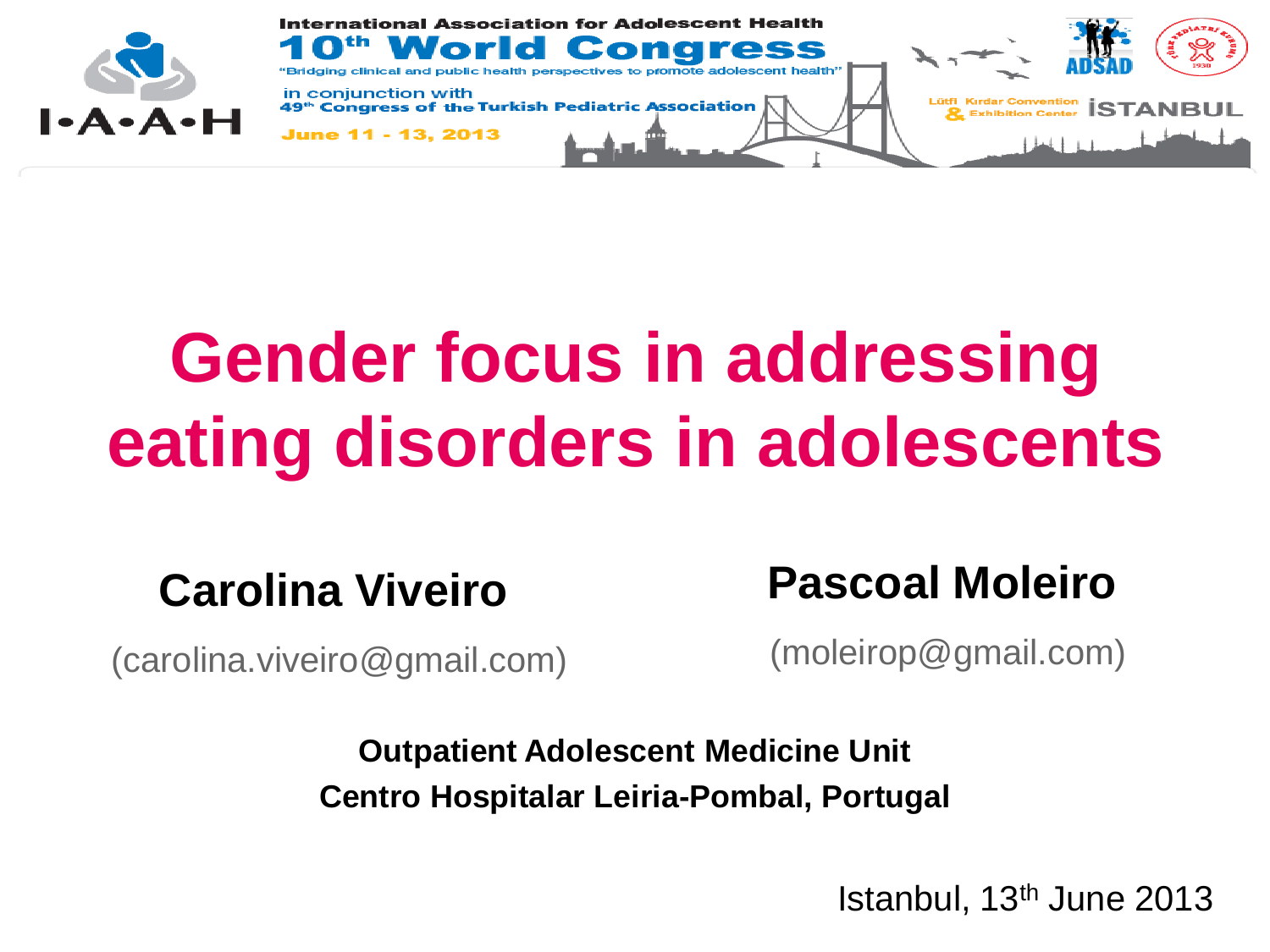

Gender focus in addressing eating disorders (ED) in adolescents…

- **Acquisition of knowledge in detecting warning signs of ED in adolescents in general and by gender particularly**
- **To develop skills in addressing this disease by gender**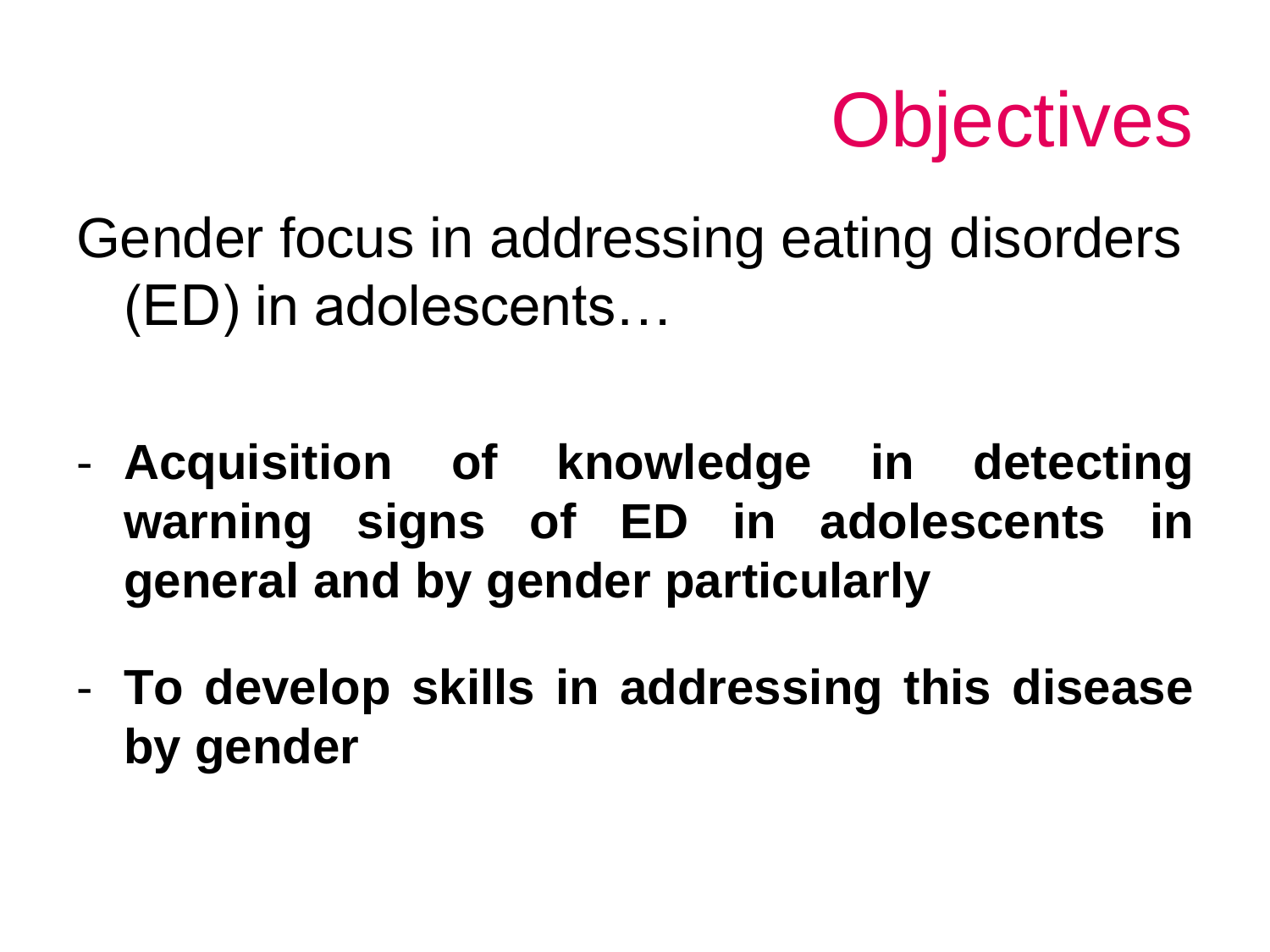

Gender focus in addressing eating disorders in adolescents…

### **What do we mean by gender? …and by sex?**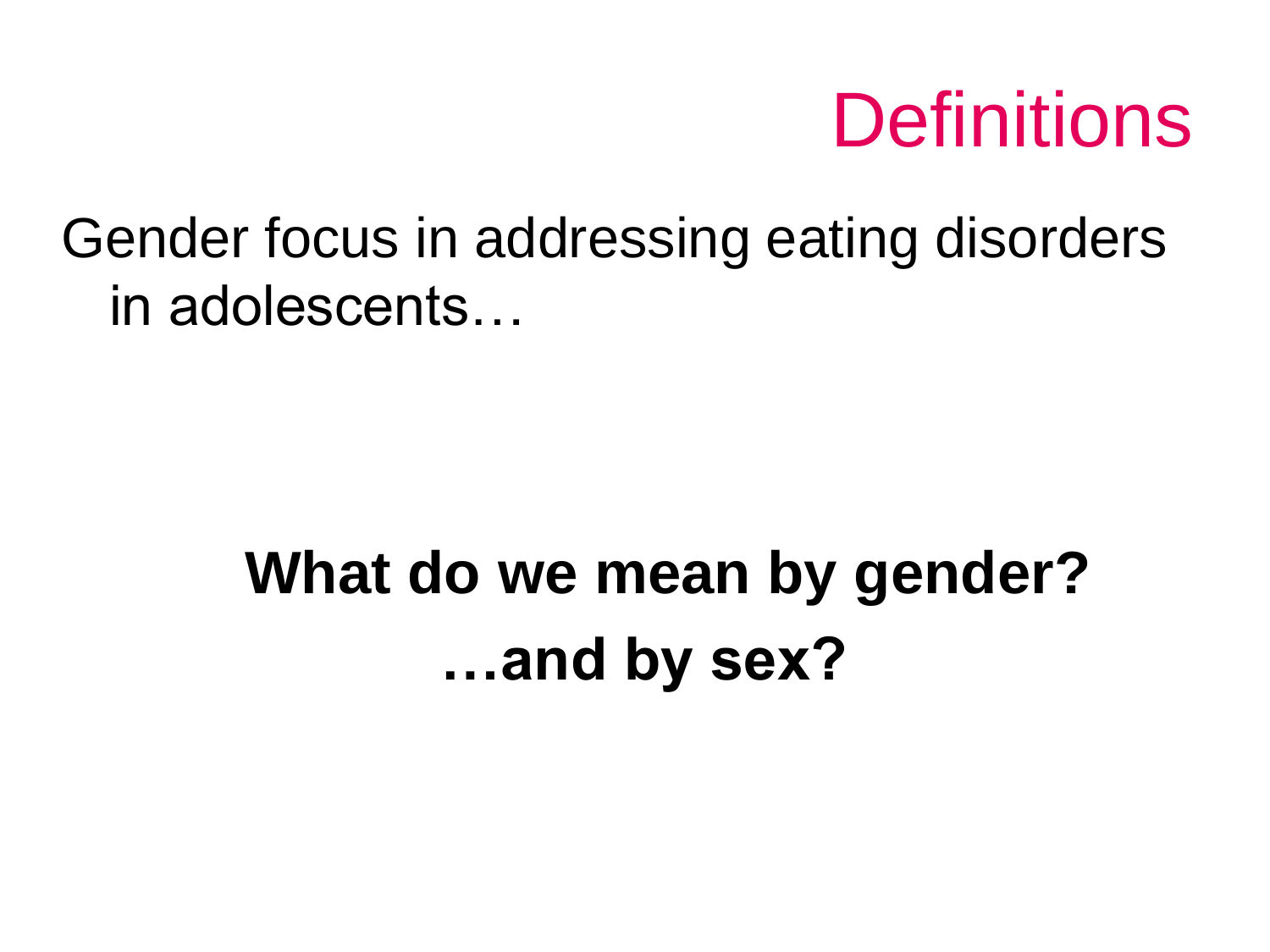## **Definitions**

### Gender focus in addressing eating disorders in adolescents…

### **Gender ≠ Sex**

"*Gender refers to the socially constructed roles, behaviours, activities, and attributes that a given society considers appropriate for men and women".* 

*"Sex refers to the biological and physiological characteristics that define men and women".*



http://www.who.int/gender/whatisgender/en/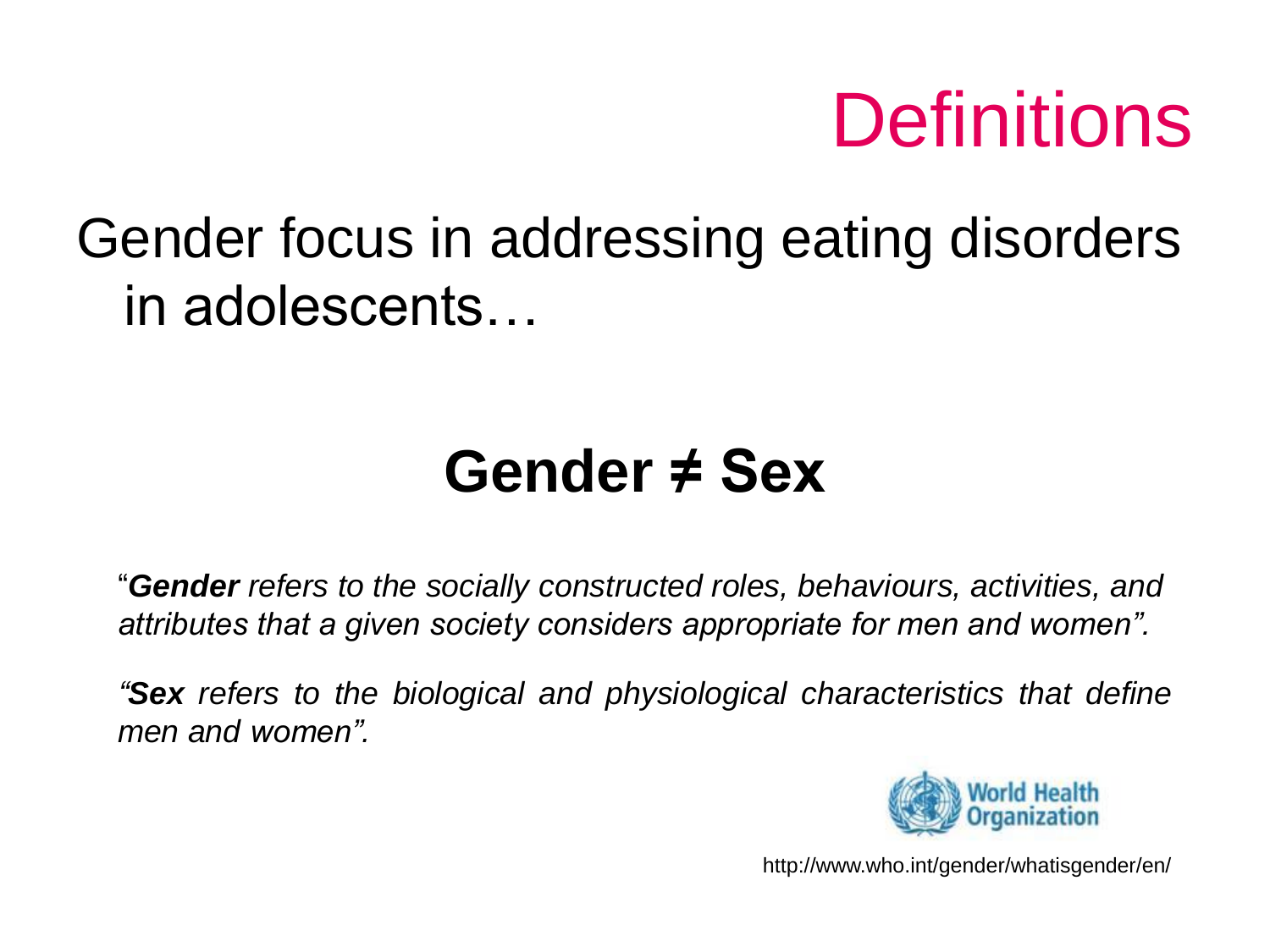## European Region series

*"Young people's health as a whole-of-society response"*

- **Gender**
	- **Key determinant in adolescent health**
	- **Boys and girls differences and inequalities affect disease, health and well-being**
		- Includes emotional and social well-being, chronic conditions, adolescent pregnancy, HIV/AIDS and STI, overweight and obesity, violence, injuries and substance abuse



### **…What about ED?**

[http://www.euro.who.int/\\_\\_data/assets/pdf\\_file/0005/158099/316637\\_WHO\\_brochure\\_226x226\\_4-ChronicCondition.pdf](http://www.euro.who.int/__data/assets/pdf_file/0005/158099/316637_WHO_brochure_226x226_4-ChronicCondition.pdf)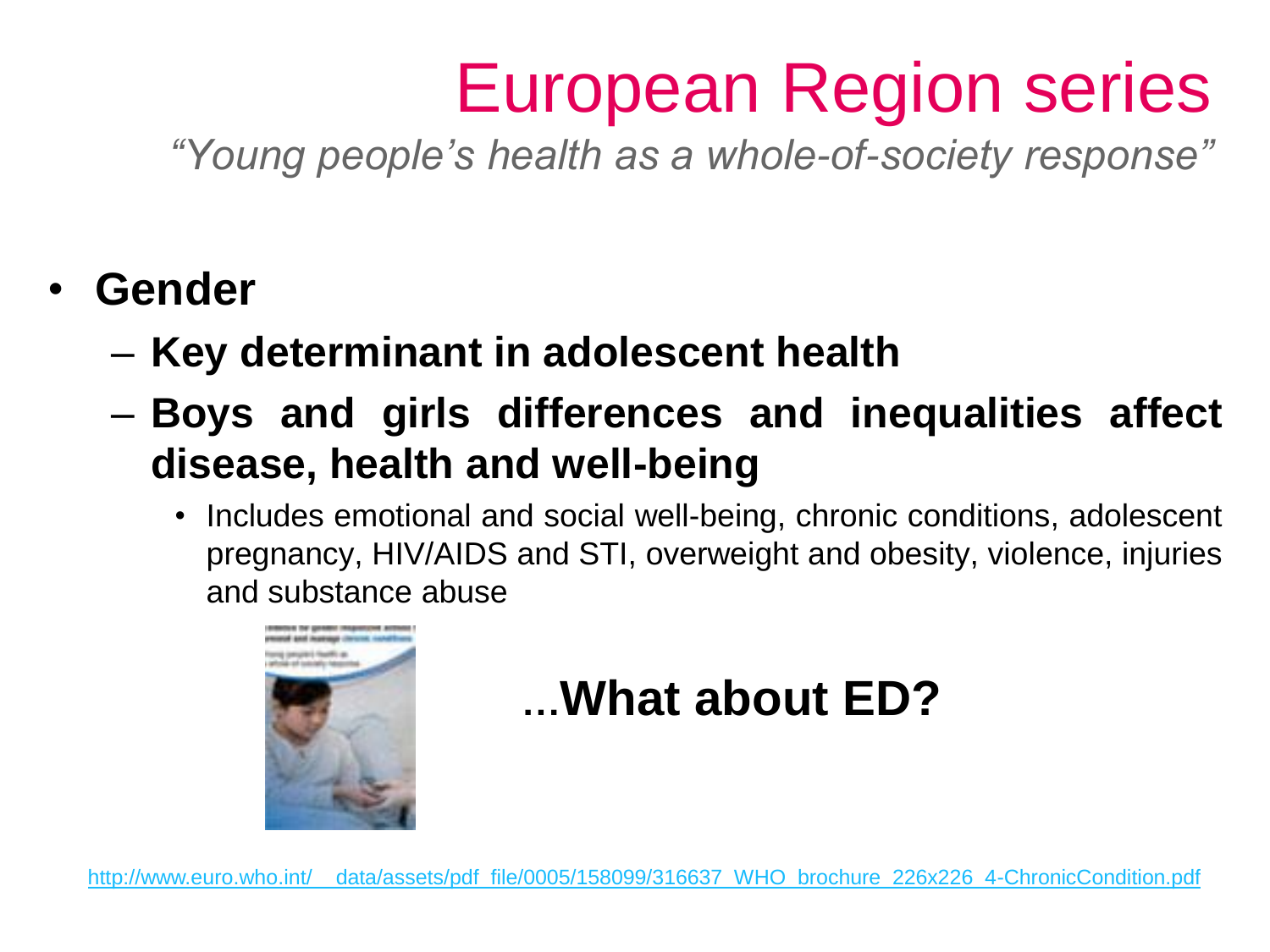## **Definitions**

Gender focus in addressing eating disorders in adolescents…

### **Definition of eating disorders?**

"*Severe disturbances in eating behavior"*

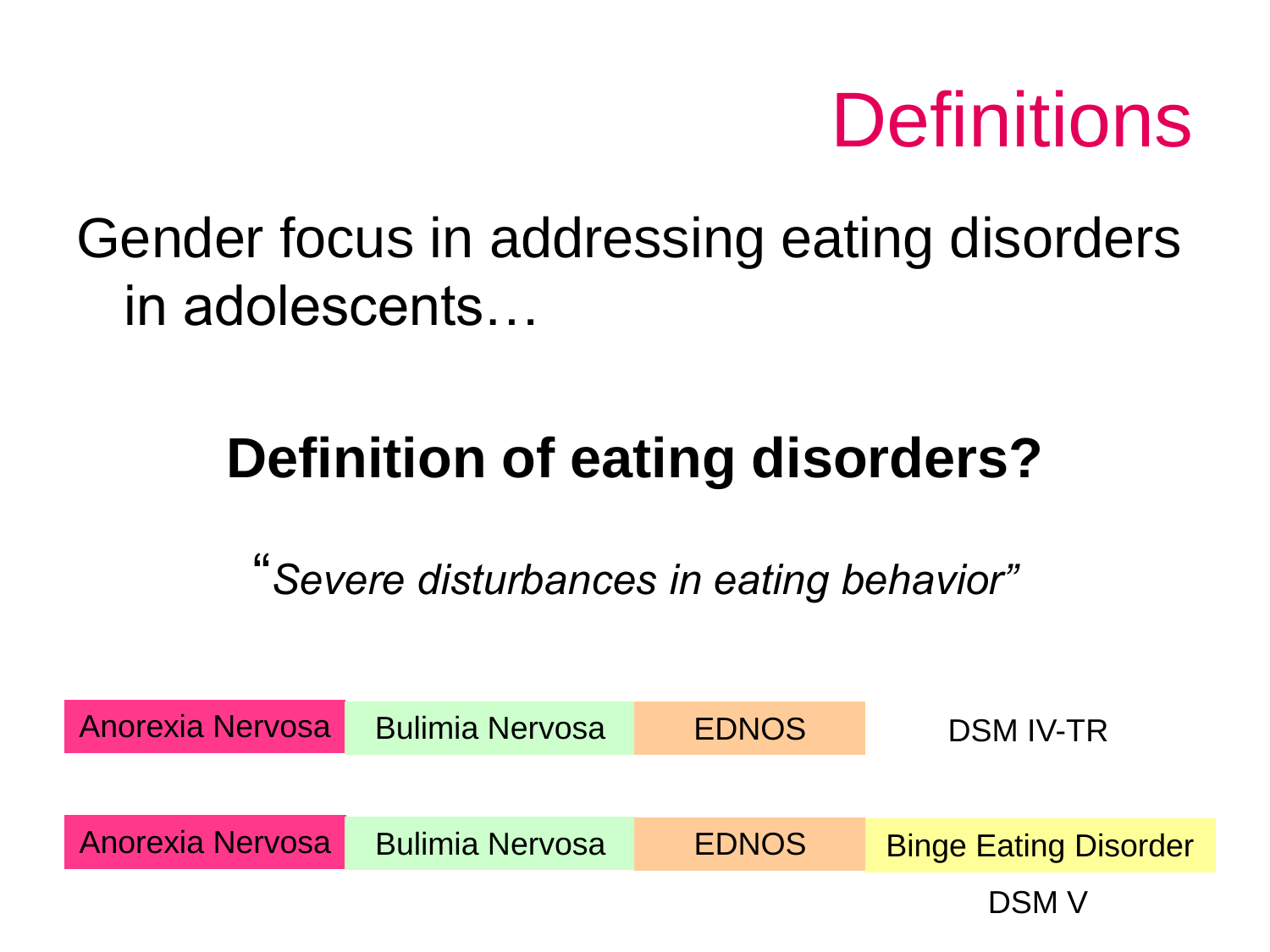# General epidemiology

- Prevalence of ED in general population
	- **AN 1%**
	- **BN 4%**
	- **EDNOS 10%**
- Gender differences in adults
	- **♀:♂ 10:1**
	- **♂: BN more frequent than AN**
	- **Age of onset of ED**

No differences for some authors

Others refer **♂** delayed age onset (18-26 yrs **♂**, 15-18 yrs **♀**)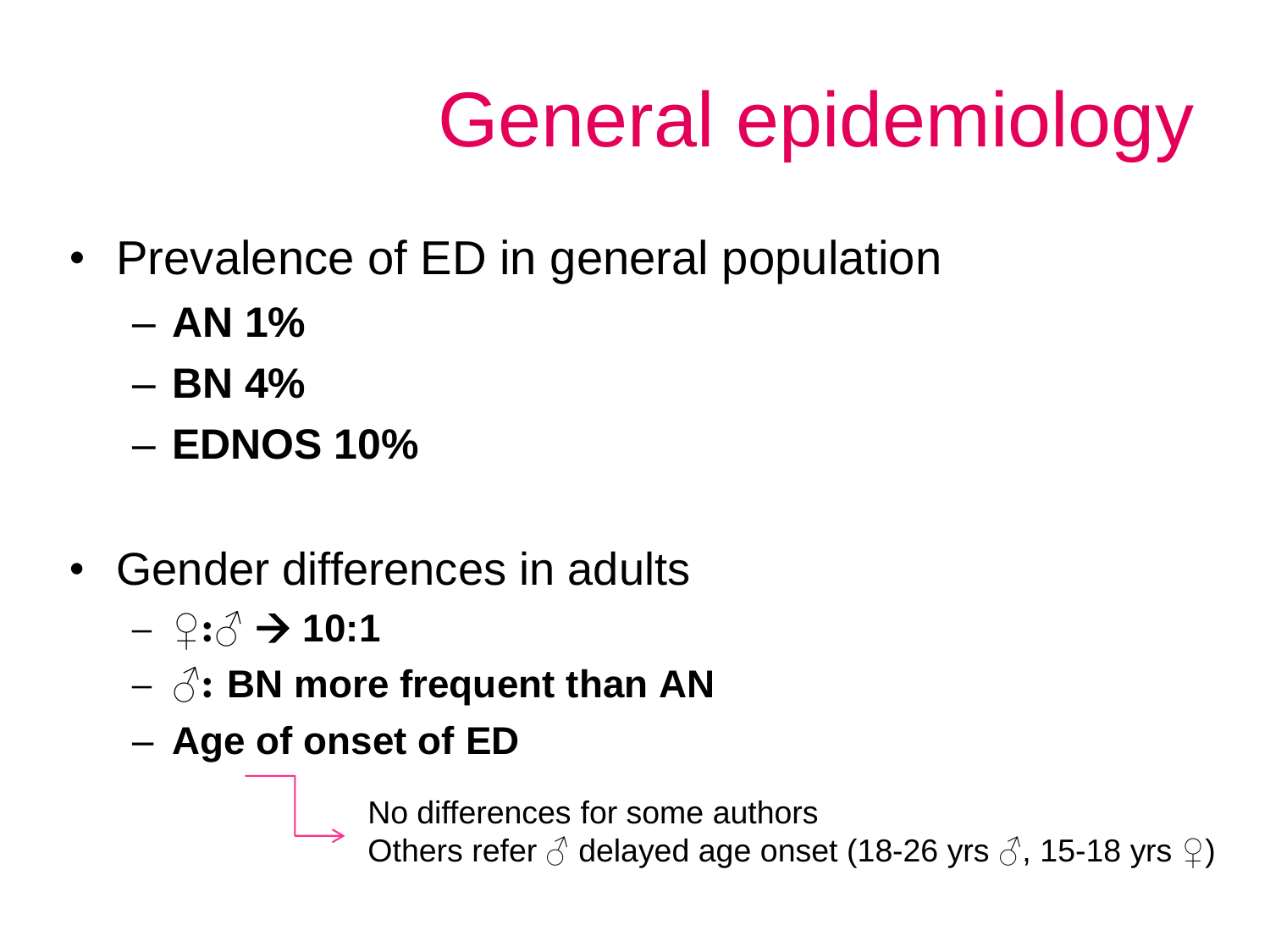#### **Which factors influence the prevalence of ED in pediatric population?**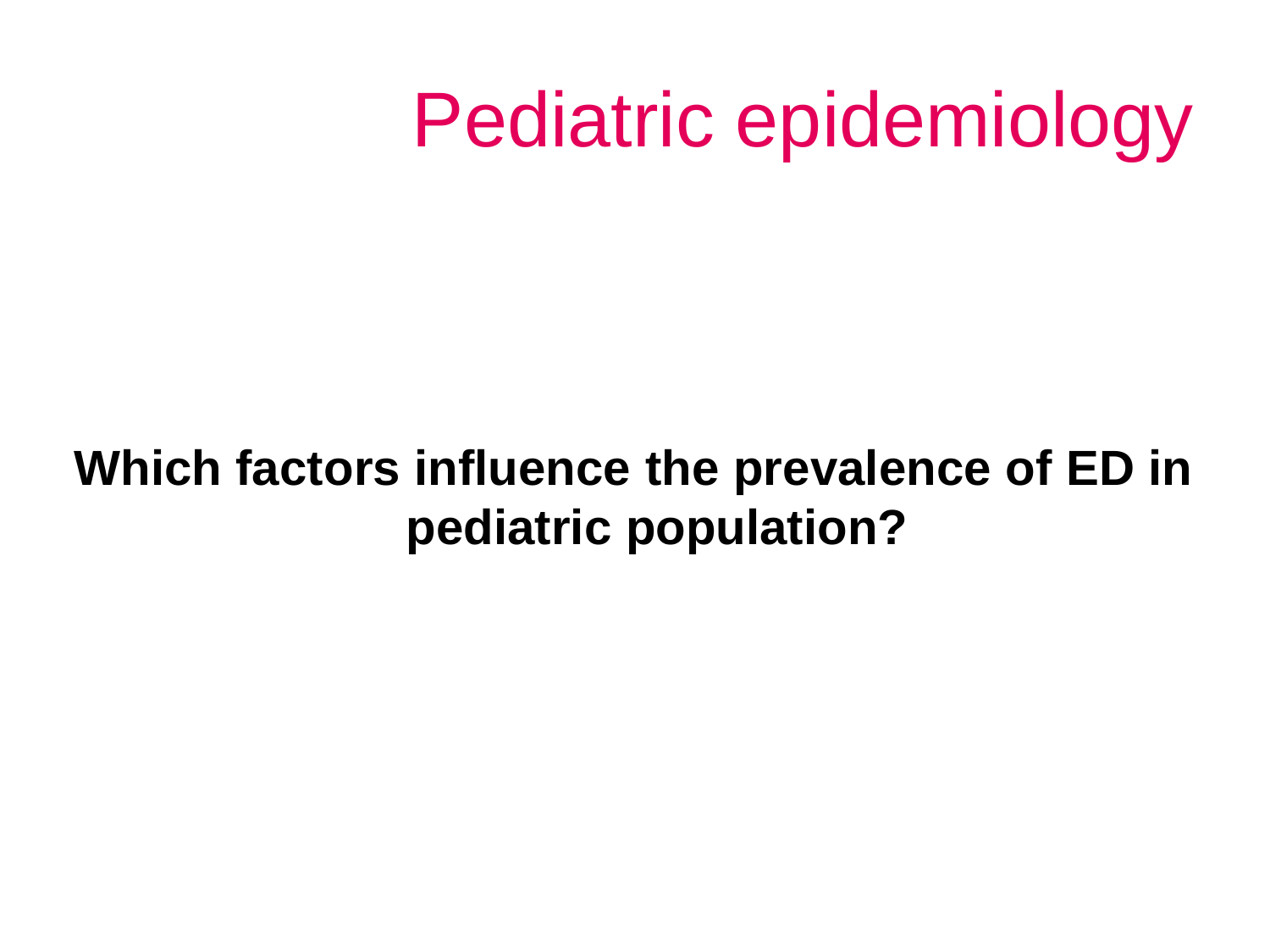• National Comorbidity Survey Replication Adolescent Supplement (NCS-A), 2011, US , n=10123 adolescents 13-18 yrs old (DSM IV)

– Lifetime prevalence rates:

Table 1. Sex-Specific Lifetime and 12-Month Prevalences and 12-Month to Lifetime Prevalence Ratios of Eating Disorder Subtypes Among 10 123 Adolescents

|                            |           | $%$ (SE)  |            |                        |             |  |
|----------------------------|-----------|-----------|------------|------------------------|-------------|--|
| <b>Prevalence or Ratio</b> | <b>AN</b> | <b>BN</b> | <b>BED</b> | <b>SAN<sup>a</sup></b> | <b>SBED</b> |  |
| Lifetime prevalence        |           |           |            |                        |             |  |
| <b>Total</b>               | 0.3(0.06) | 0.9(0.16) | 1.6(0.22)  | 0.8(0.09)              | 2.5(0.26)   |  |
| Male                       | 0.3(0.09) | 0.5(0.19) | 0.8(0.19)  | 0.1(0.04)              | 2.6(0.41)   |  |
| Female                     | 0.3(0.10) | 1.3(0.22) | 2.3(0.40)  | 1.5(0.20)              | 2.3(0.36)   |  |

Swanson SA et al. Prevalence and Correlates of Eating Disorders in Adolescents – *Results From the National Comorbidity Survey Replication Adolescent Supplement. Arch Gen Psychiatry. 2011;68(7):714-723.*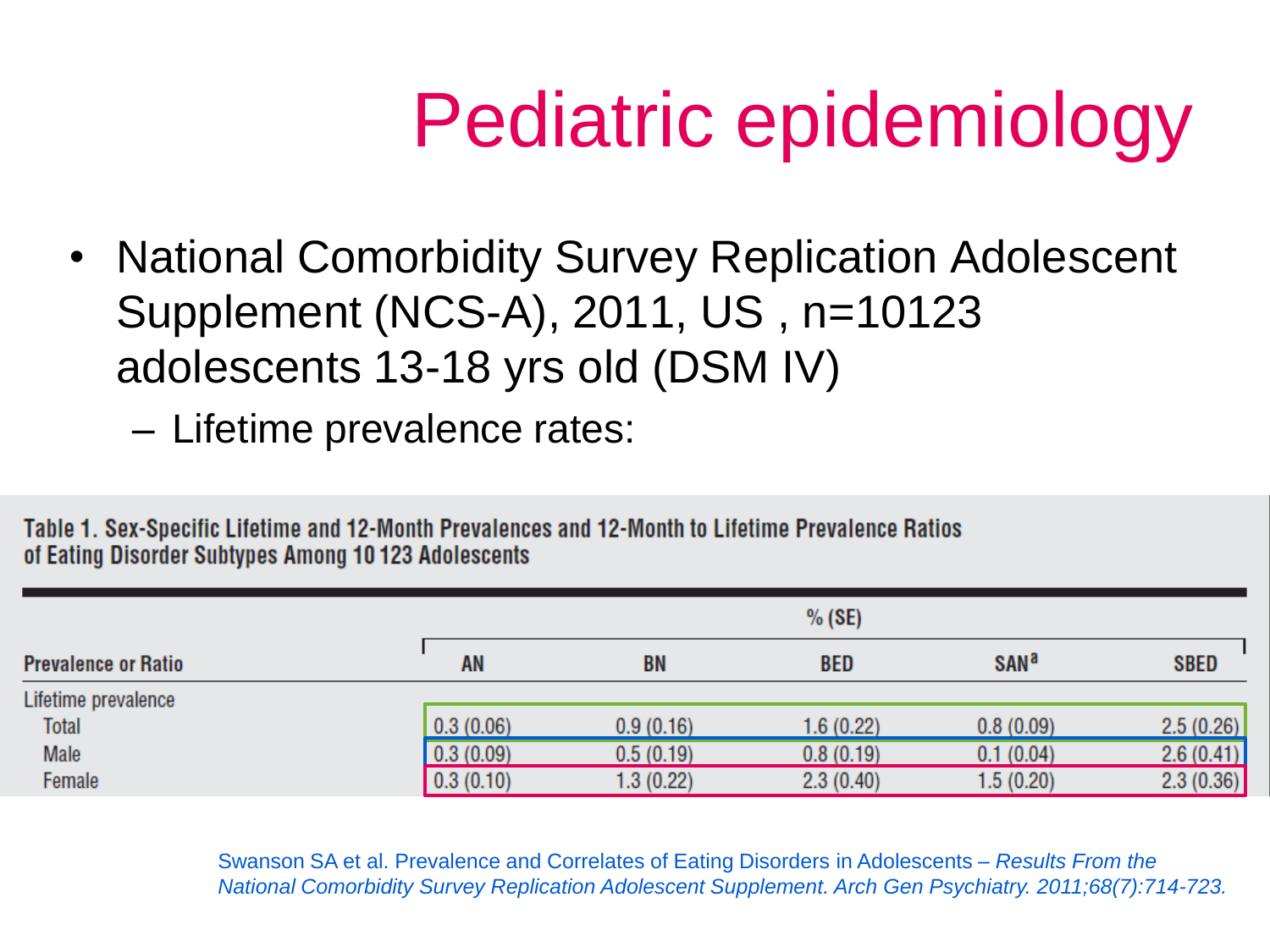- In 491 adolescents aged 14-18 yrs old, normal BMI, 46,2% had disturbed eating behaviors
	- 16,3% similar to AN, of which 26%  $\delta$  ( $\delta$  :  $\Omega$  1:4)
	- 17,1% similar to BN, mainly in older adolescents (both gender),  $34\% \stackrel{\circ}{\circ} (\stackrel{\circ}{\circ}:\stackrel{\circ}{\circ} 1:3)$

Rodriguez A et al. Eating disorders and altered eating behaviors in adolescents of normal weight in a Spanish city. J Adol Health 2001;28:338

• In our outpatient clinic, 68 adolescents  $(10\beta)$ , 12-16 yrs old (2005-2012)

| ΕD           | $\mathcal{C}$ $\mathcal{C}$ | $\frac{1}{2}$ % | <b>Total</b> |
|--------------|-----------------------------|-----------------|--------------|
| <b>AN</b>    | 40                          | 26              | 28           |
| <b>BN</b>    |                             | 9               |              |
| <b>EDNOS</b> | 60                          | 65              | 65           |

Eating disorders in boys: What differences?Rita Moínho, Inês Dias, Alexandra Luz, Pascoal Moleiro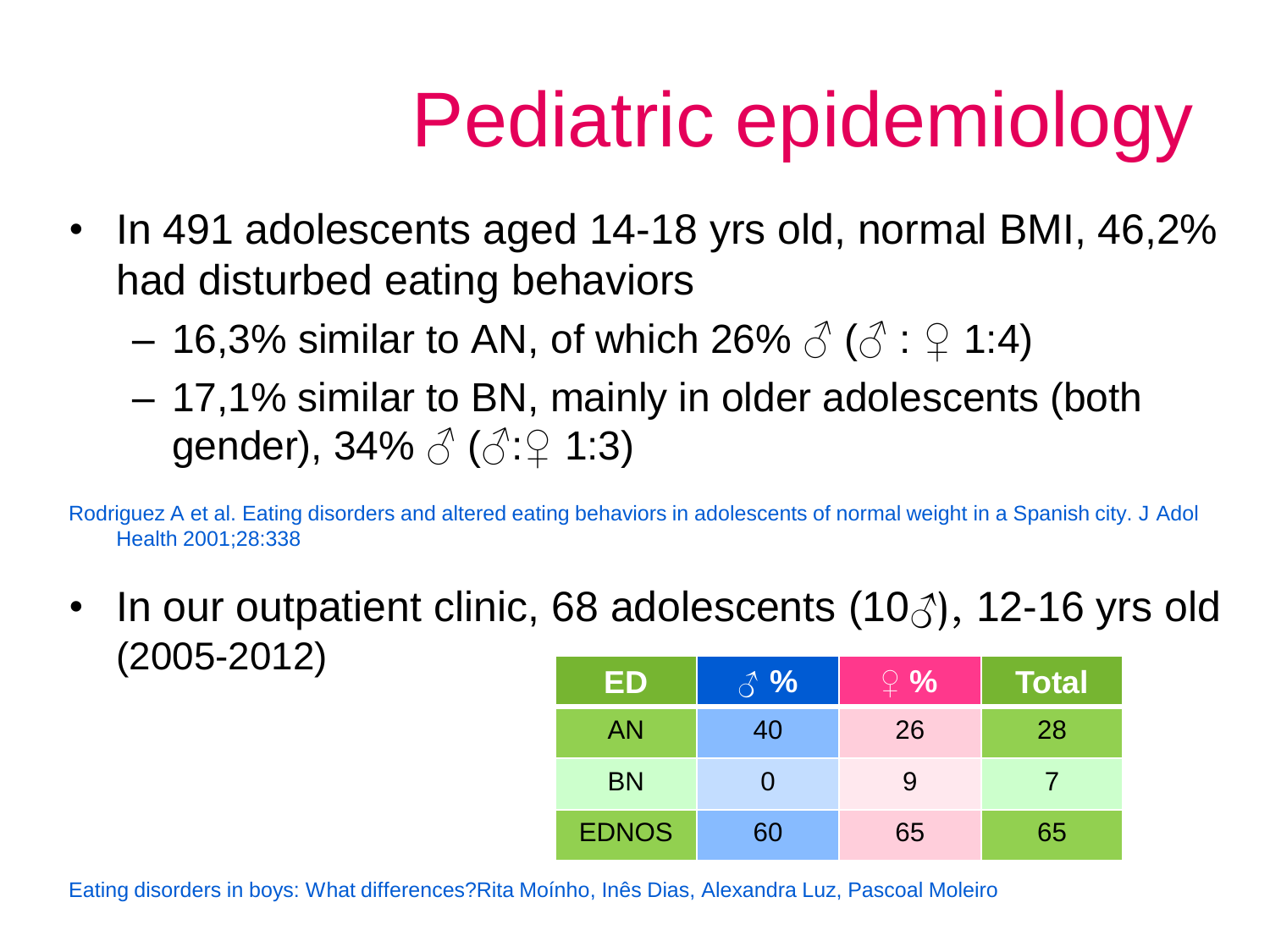- Changing patterns
	- **↑ ED prevalence over the last decade** 
		- ↑ Obesity and dieting
	- **↑ Males and minority populations**
	- **↑ ED at progressively younger ages**
	- **Younger patients (<13 yrs): less ♀ predominance** 
		- AN  $(\text{C}:\text{L})$  in prepubertal (6:14) and postpubertal patients (1:19)



**Raise level of awareness of ED by healthcare professionals!**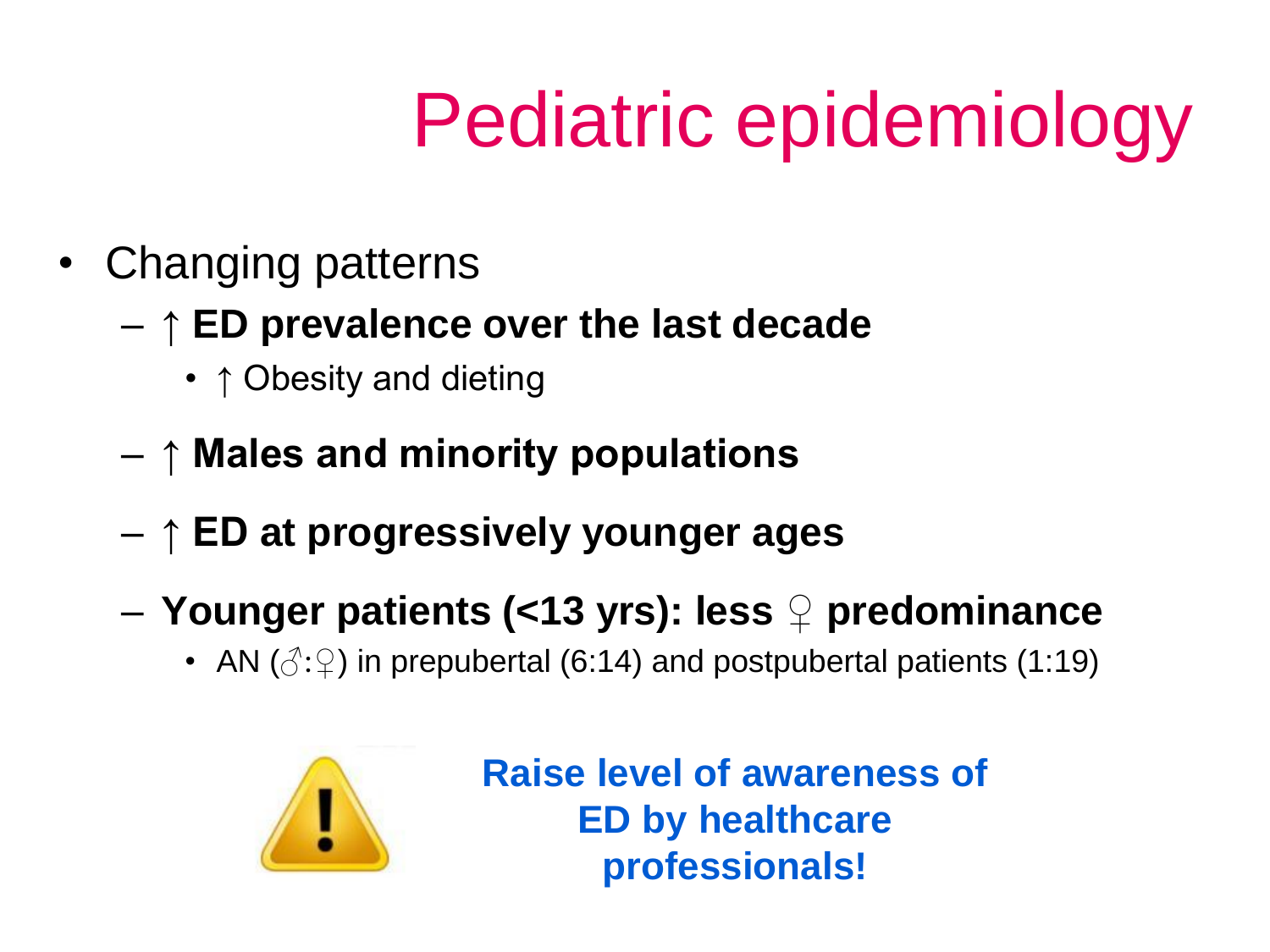### **EDNOS is the most representative group. …Really?**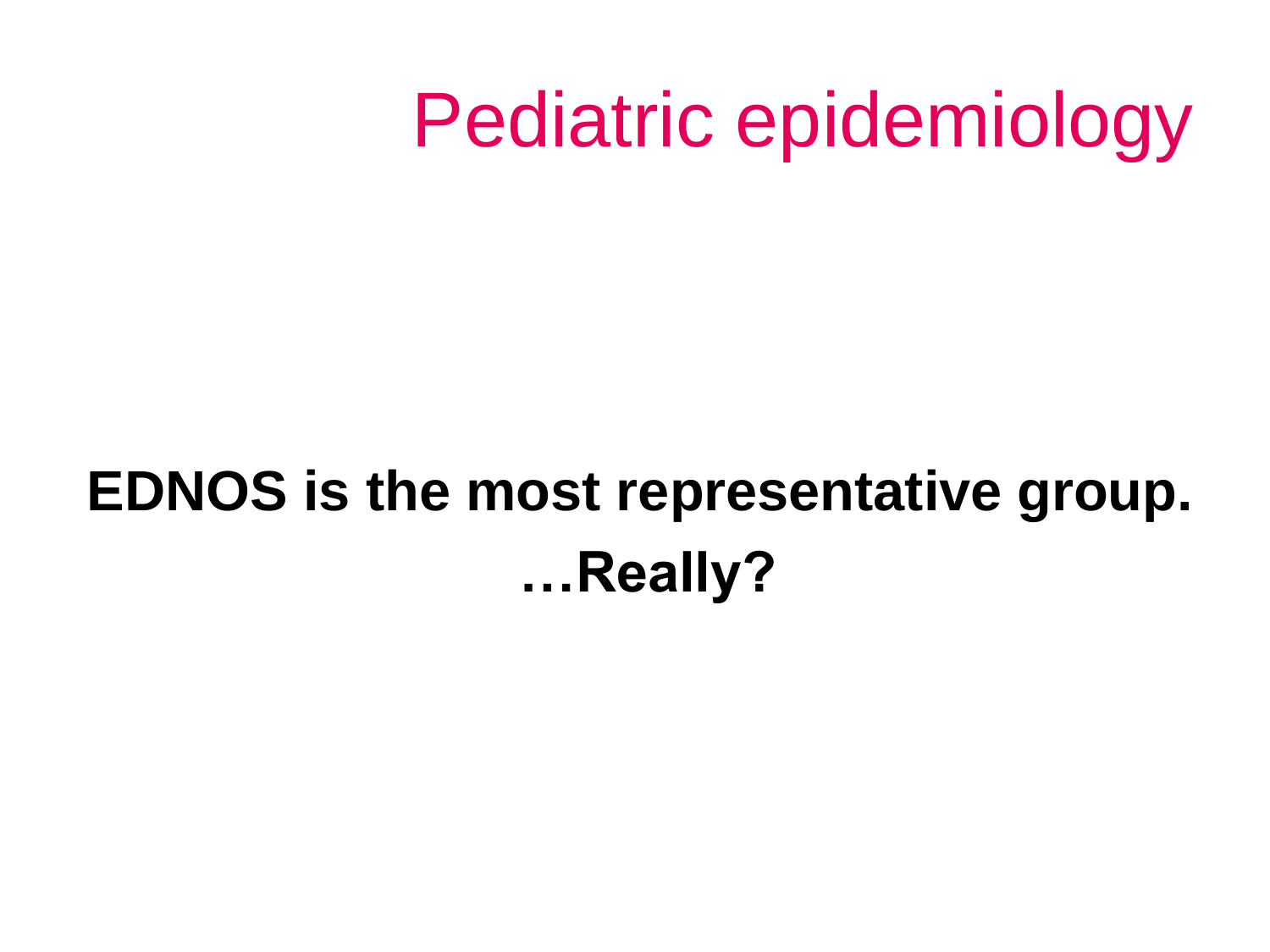# Classification – DSM IV

- Anorexia Nervosa (AN)
	- Restricting type
	- Binge-eating/Purging type
- Bulimia Nervosa (BN)
	- Purging type
	- Nonpurging type
- Eating Disorder Not Otherwise Specified (EDNOS)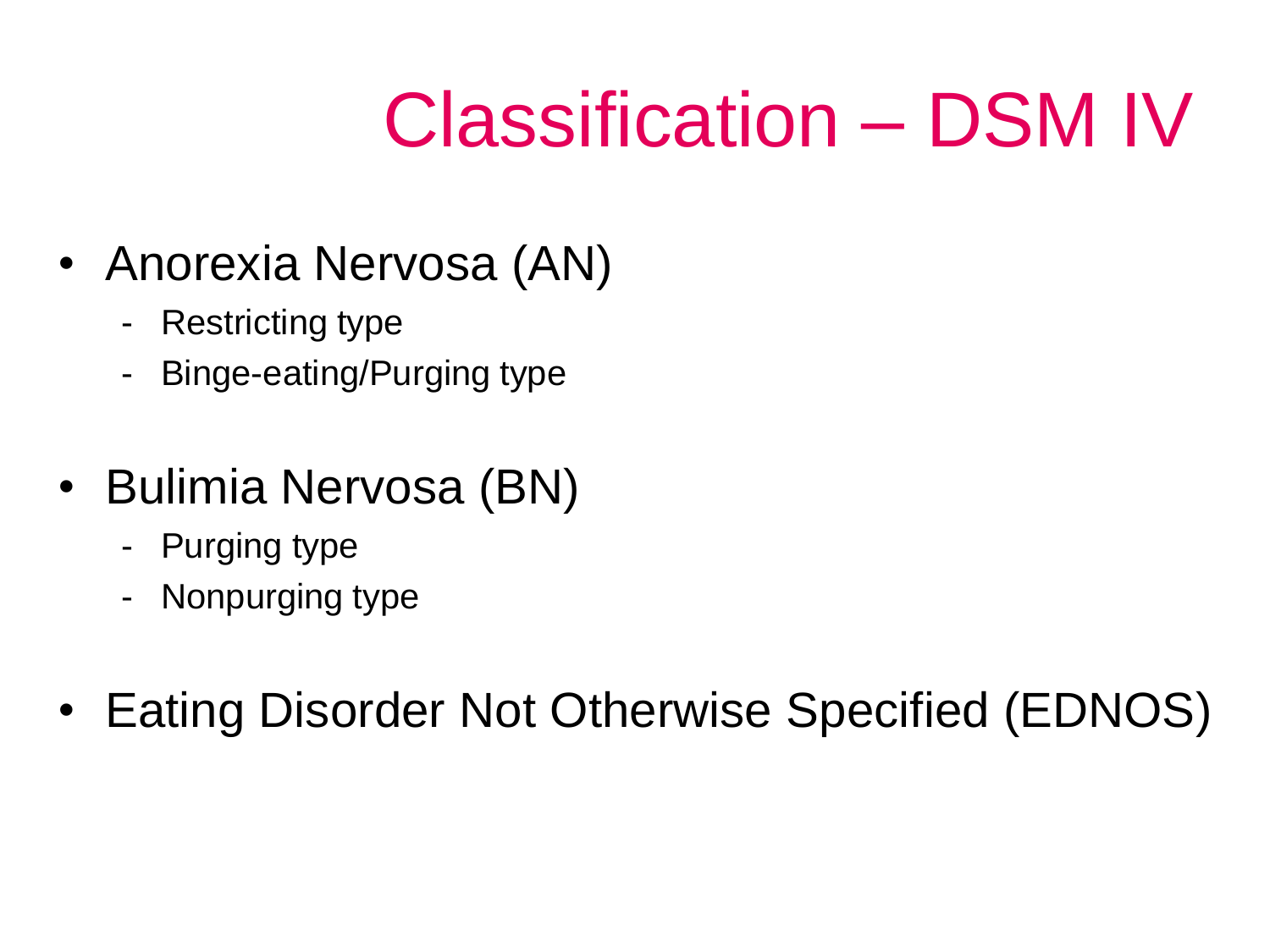# DSM V - Changes

- Anorexia Nervosa
	- **Amenorrhea not required for diagnosis**
	- **The word "refusal" was ommited Focus on behavior**
	- **No reference to weight percentile for definition**
- Bulimia Nervosa
	- **Number of episodes reduced to at least once a week**
	- **No need to specify a subtype**
- Binge Eating Disorder
	- **Addition as a separate diagnosis**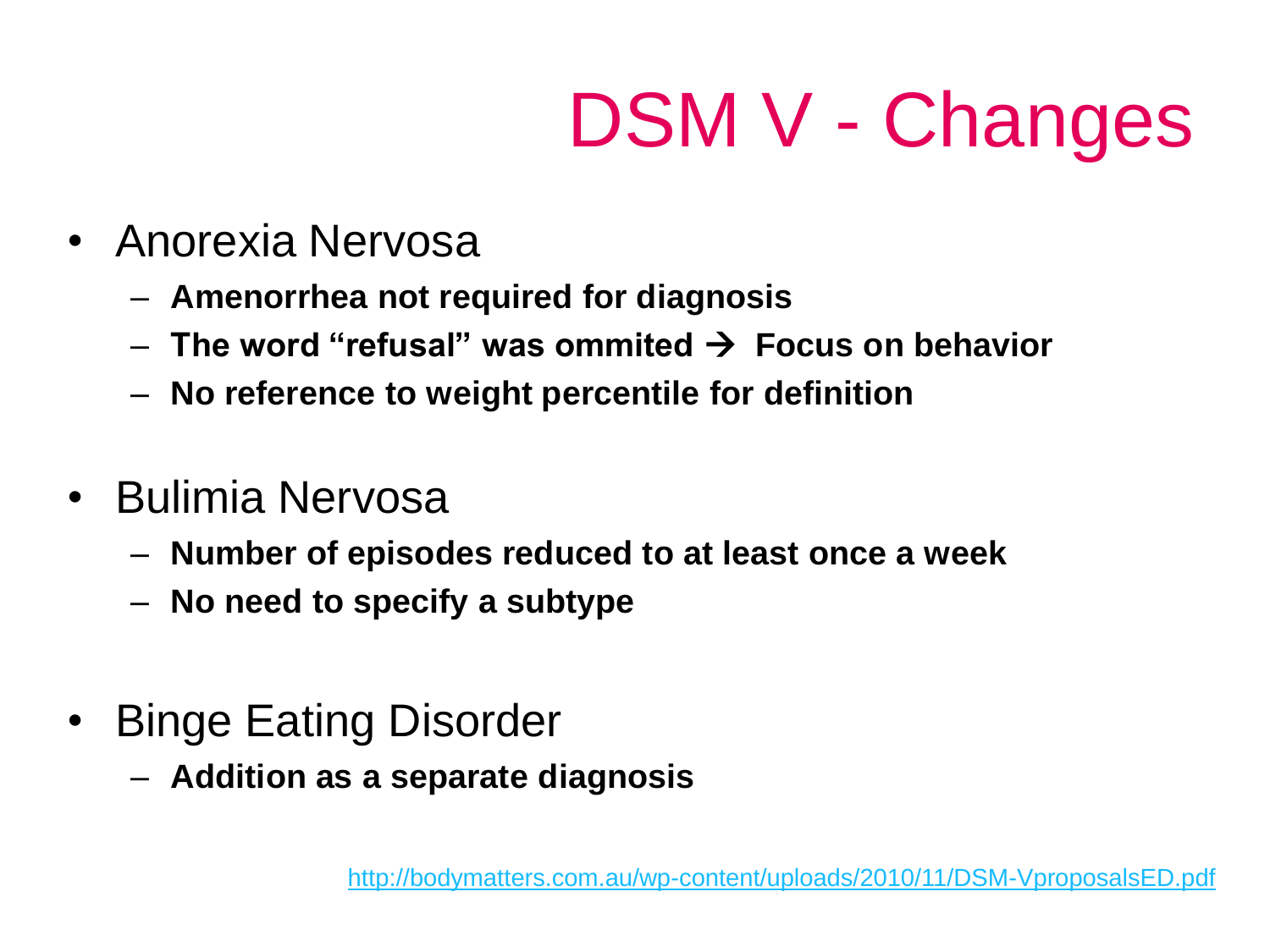DSM V - Changes

- **Feeding and Eating Disorders Not Elsewhere Classified (FEDNEC)**
	- Previously called EDNOS
	- Includes: Atypical AN, Subthreshold BN, Subthreshold BED, Purging Disorders, Night Eating Syndrome

- **Avoidant/restrictive food intake disorder (ARFID)**
	- Includes diagnosis of Feeding Disorder of Infancy and Early Childhood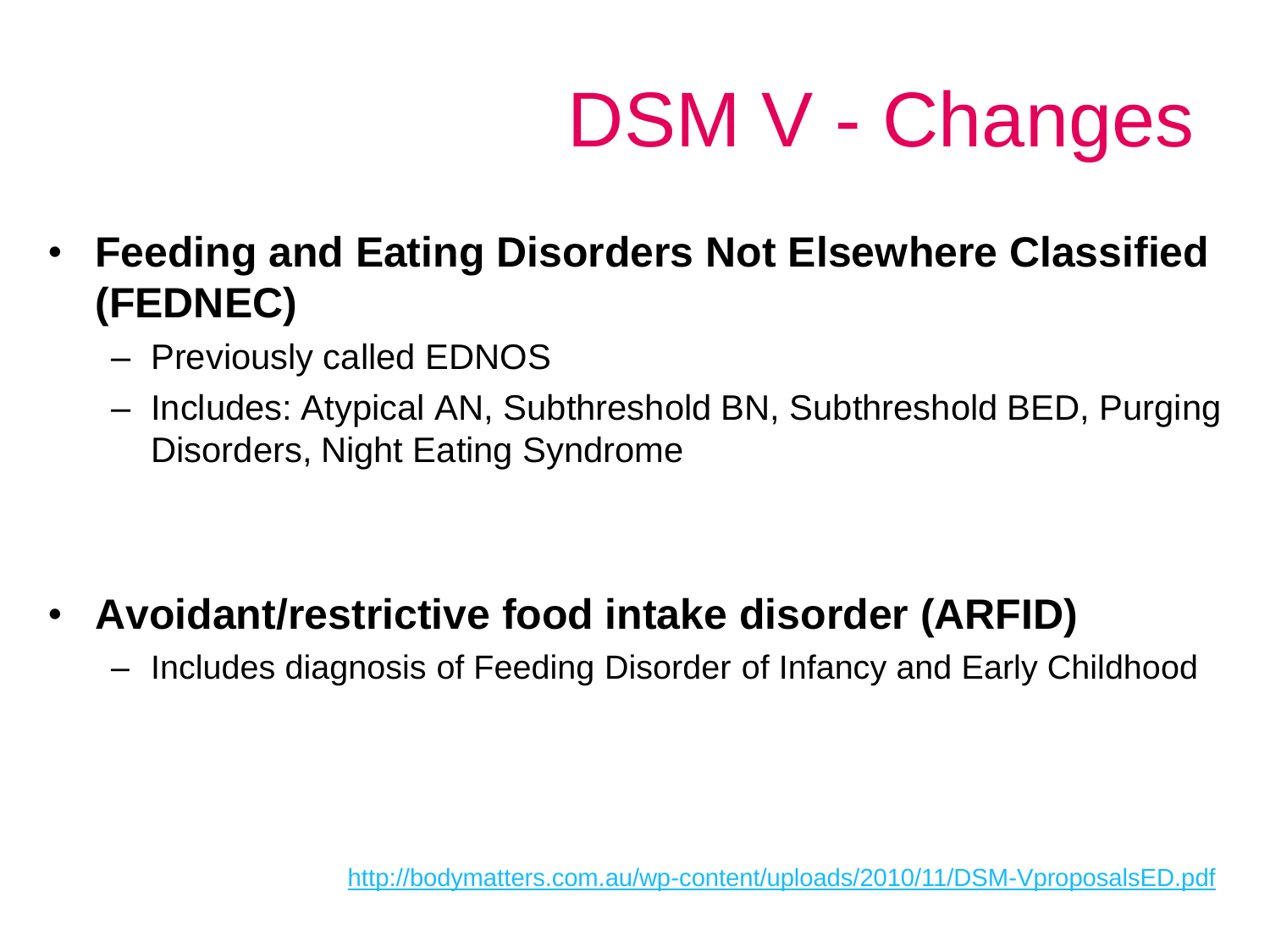# DSM V - Changes

- **More focused on psychological and behavioral criteria**
	- Avoiding food
	- Compensatory behaviors
	- Fail to grow and enter puberty
- **Criteria in correlation with fasting physiology and low caloric intake**
	- Australian study in children and adolescents 5-13 yrs old
		- Only 51% had ED criteria (DSM IV) but...
		- 61% had potencially mortal complications secondary to malnutrition

Bravender, T et al. Classification of eating disturbance in children and adolescents: Proposed changes for the DSM-V. Eur. Eat. Disorders Rev.,2010;18: 79–89.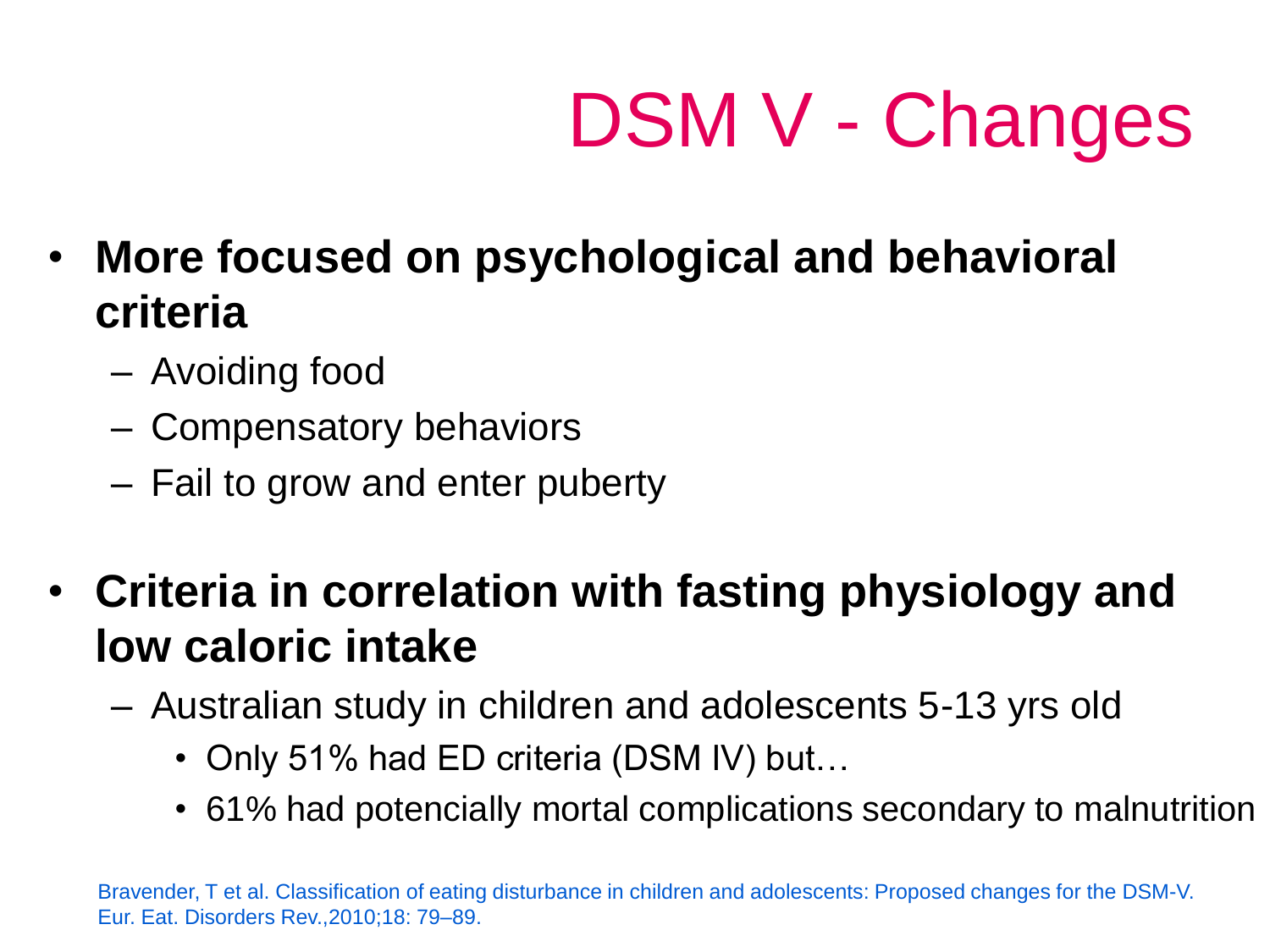## DSM V - Impact

#### • Ornstein et al, 2013 (n=215)



Ornstein RM et al. Distribution of Eating Disorders in Children and Adolescents Using the Proposed DSM-5 Criteria for Feeding and Eating Disorders, [http://dx.doi.org/10.1016/j.jadohealth.2013.03.025,](http://dx.doi.org/10.1016/j.jadohealth.2013.03.025)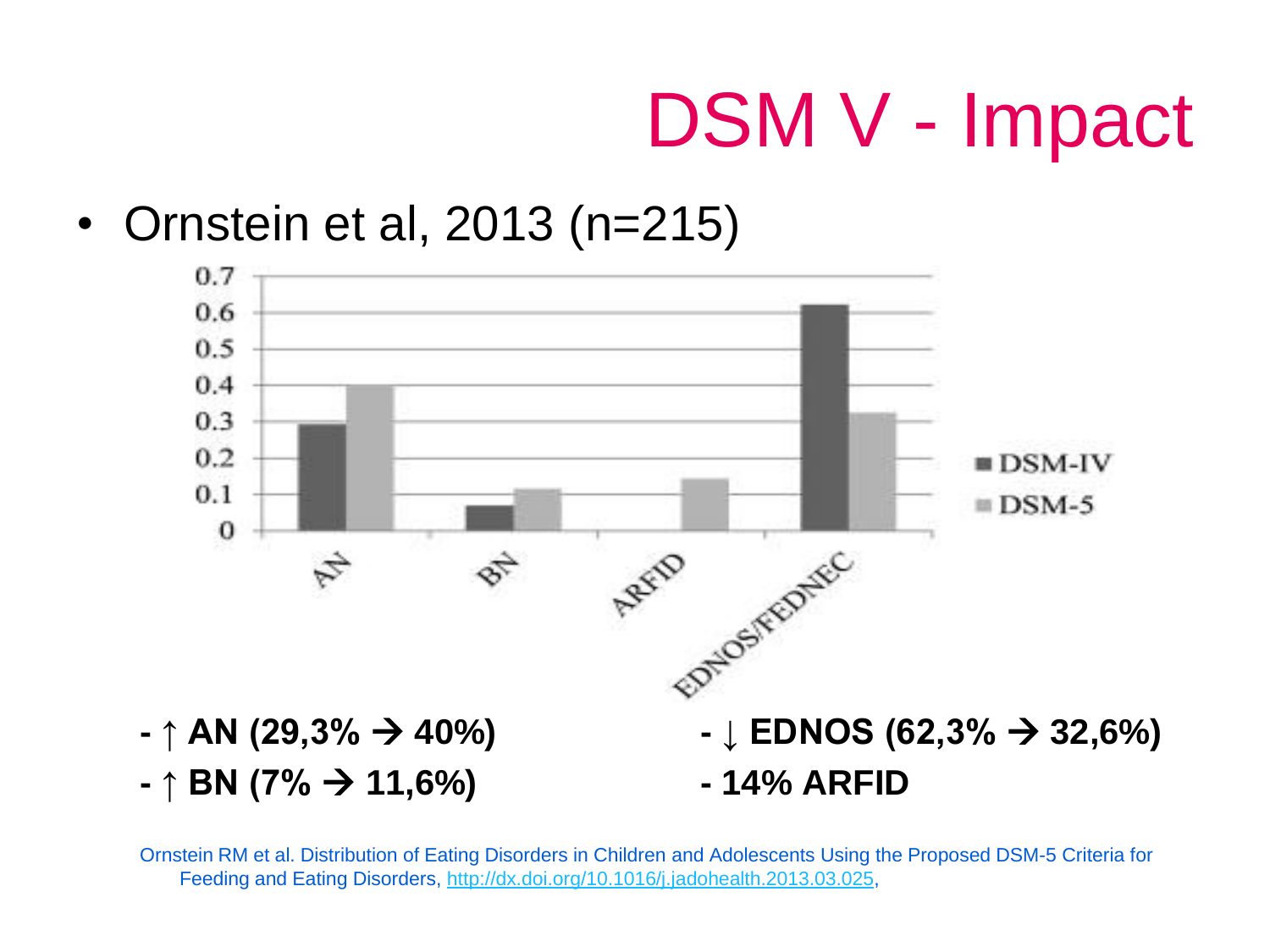#### **Which factors influence the prevalence of ED?**

**Definitions and variables included**

**Assessment tools used**

**Clinical versus population samples**

**Cultural and social aspects**

**Male gender not included in most studies**

**No recognition of ED by health care (++♂)**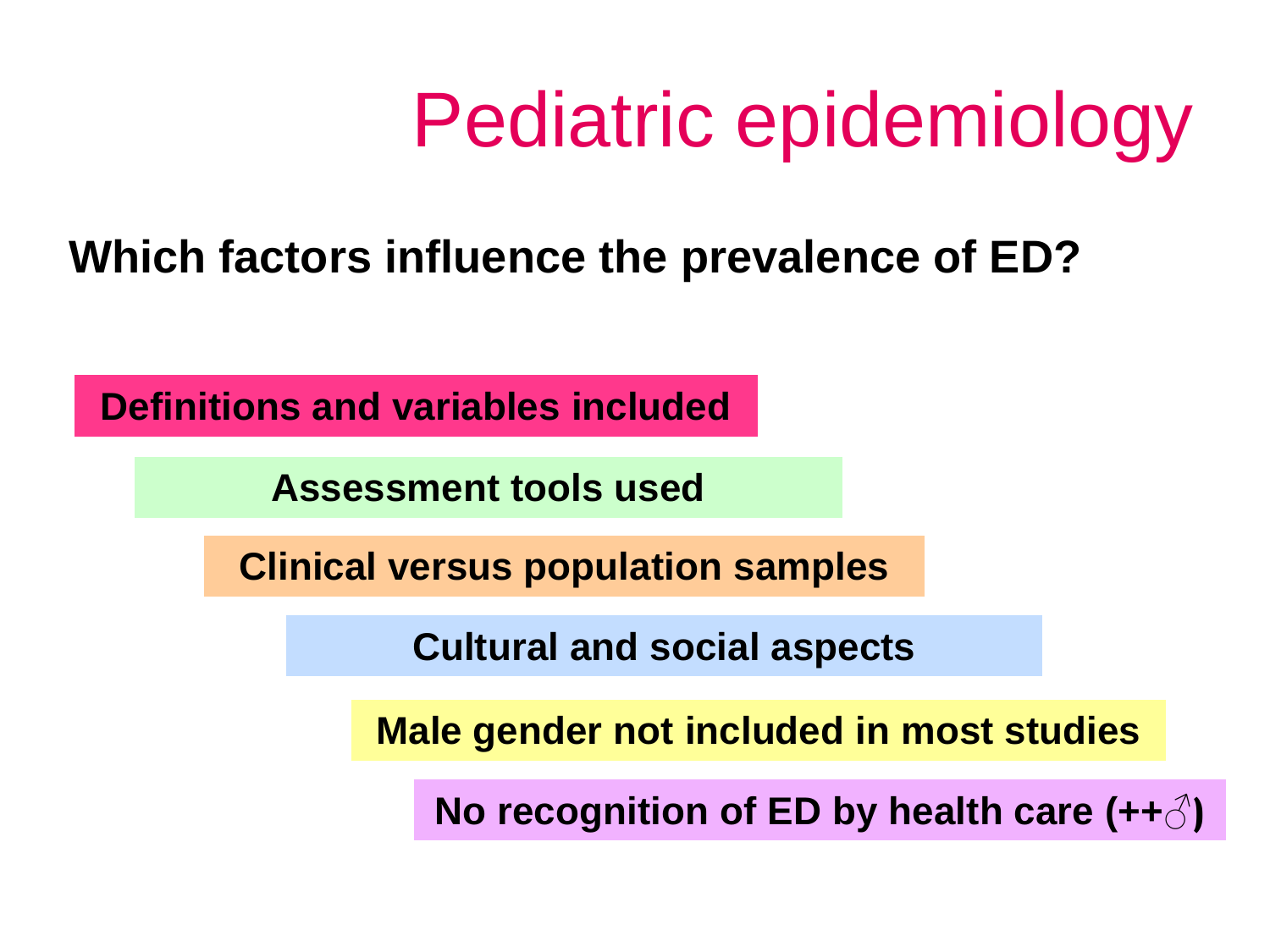• **Which of the following findings are warning signs in ED?**

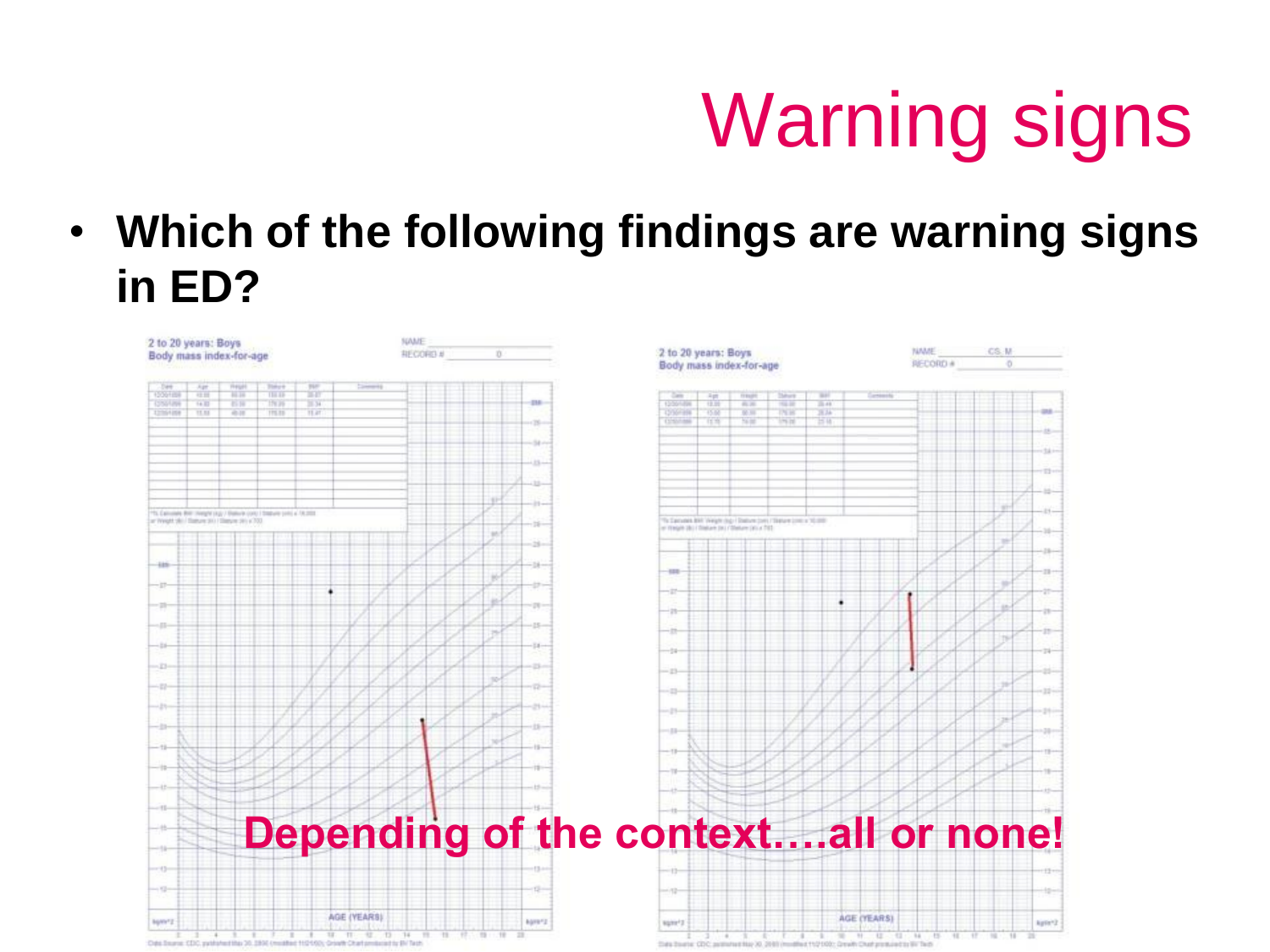- **Weight fluctuations, even with normal BMI**
- **Abnormal eating behavior**
	- Skipping meals, rituals, count calories, cooking, not eating in social contexts,…
- **Recent or exacerbated interest in physical exercise**
	- Compulsive exercising, standing up for long periods, …
- **Body dissatisfaction**
	- Focused in particular body parts, wear big or baggy clothes or dressing in layers...
- **Irregular menses/amenorrhea**
- **Multiple psychological and somatic complaints**
	- Sadness, social isolation, mood swings, headaches, abdominal pain…
- **Integrated frequently in a dysfunctional family context**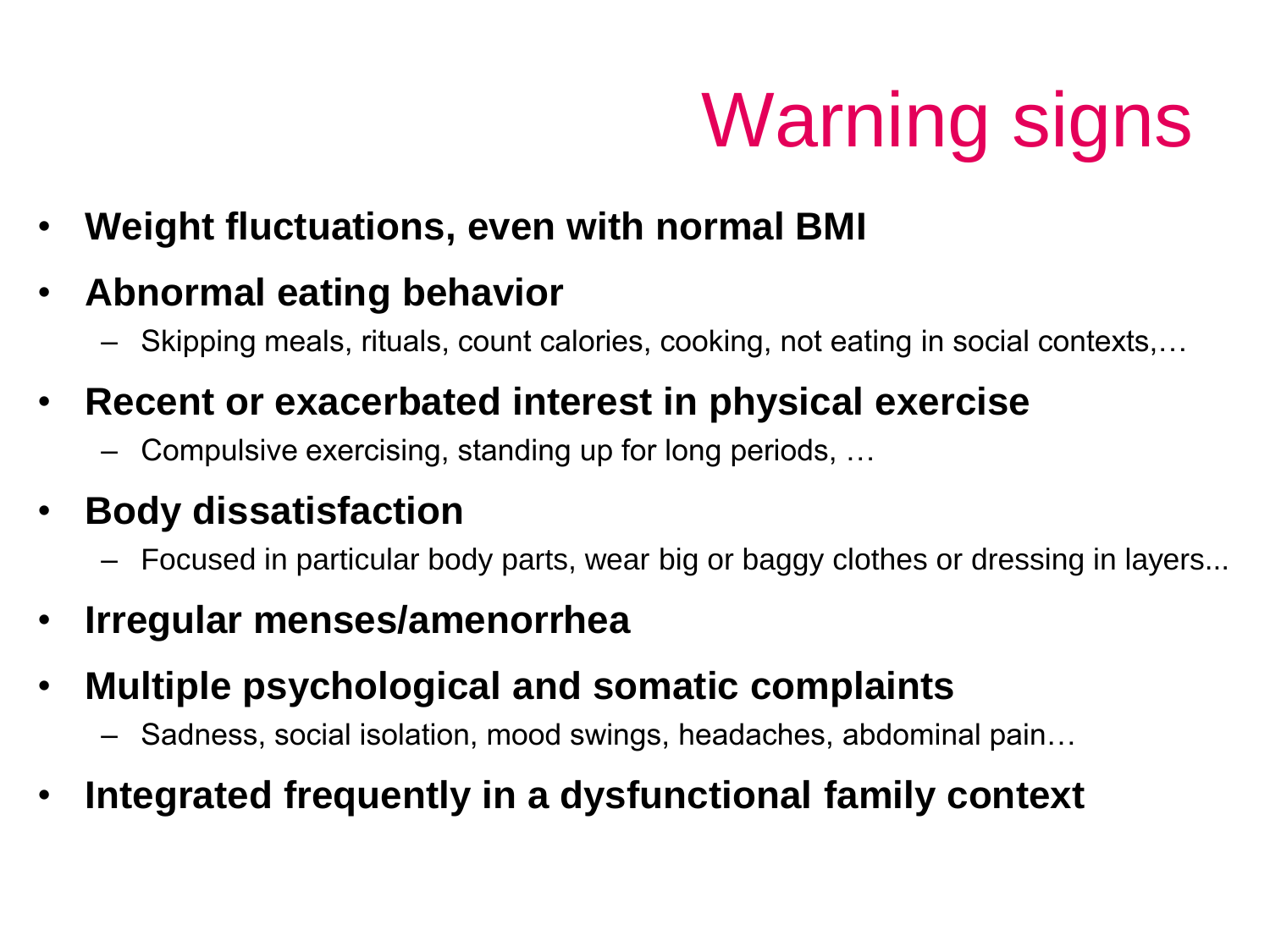| <b>SYSTEMS</b>   | <b>PHYSICAL SIGNS</b>                                                                                                                                                                                   |  |  |  |  |
|------------------|---------------------------------------------------------------------------------------------------------------------------------------------------------------------------------------------------------|--|--|--|--|
| Dermatologic     | Cheilitis, acrocyanosis, carotenaemia, alopecia, xerosis, acne, lanugo,<br>pallor, cachexia, abrasions/bruising over spine from excessive exercise,<br>periorbital petechiae, Russell's sign, thin hair |  |  |  |  |
| Orofacial        | Halitosis, palatal and posterior pharynx lesions, enamel erosion,<br>cavities/tooth decay, parotid enlargment                                                                                           |  |  |  |  |
| Gastrointestinal | Constipation, rectal prolapse, excavated abdomen                                                                                                                                                        |  |  |  |  |
| Cardiovascular   | Bradycardia, hypotension, arrhythmias, heart murmur / mitral valve<br>prolapse                                                                                                                          |  |  |  |  |











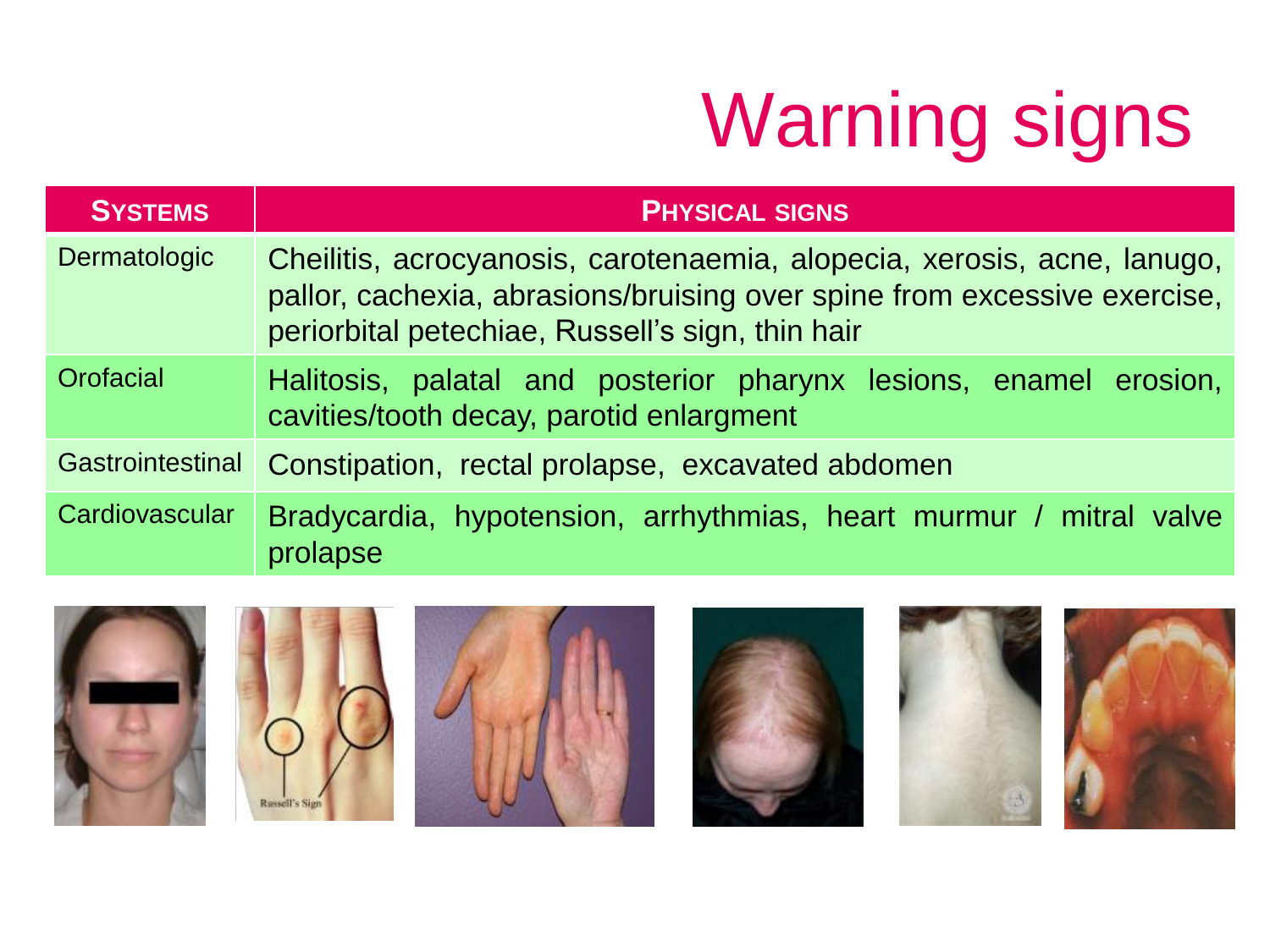| <b>SYSTEMS</b>              | <b>PHYSICAL SIGNS</b>                                                                 |
|-----------------------------|---------------------------------------------------------------------------------------|
| Genitourinary<br>and breast | Breast atrophy, atrophic vaginitis and atrophy of the external genitalia              |
| Pulmonary                   | Pneumothorax secondary to vomiting or aspiration, pulmonary edema<br>during refeeding |
| Endocrine and<br>metabolic  | Pubertal delay, slowing or stopping the growth, hypothermia                           |
| <b>Neurologic</b>           | Neurocognitive impairment, muscular weakness, peripheral neuropathy                   |
| <b>Skeletal</b>             | Fractures due to loss of bone mineralization                                          |





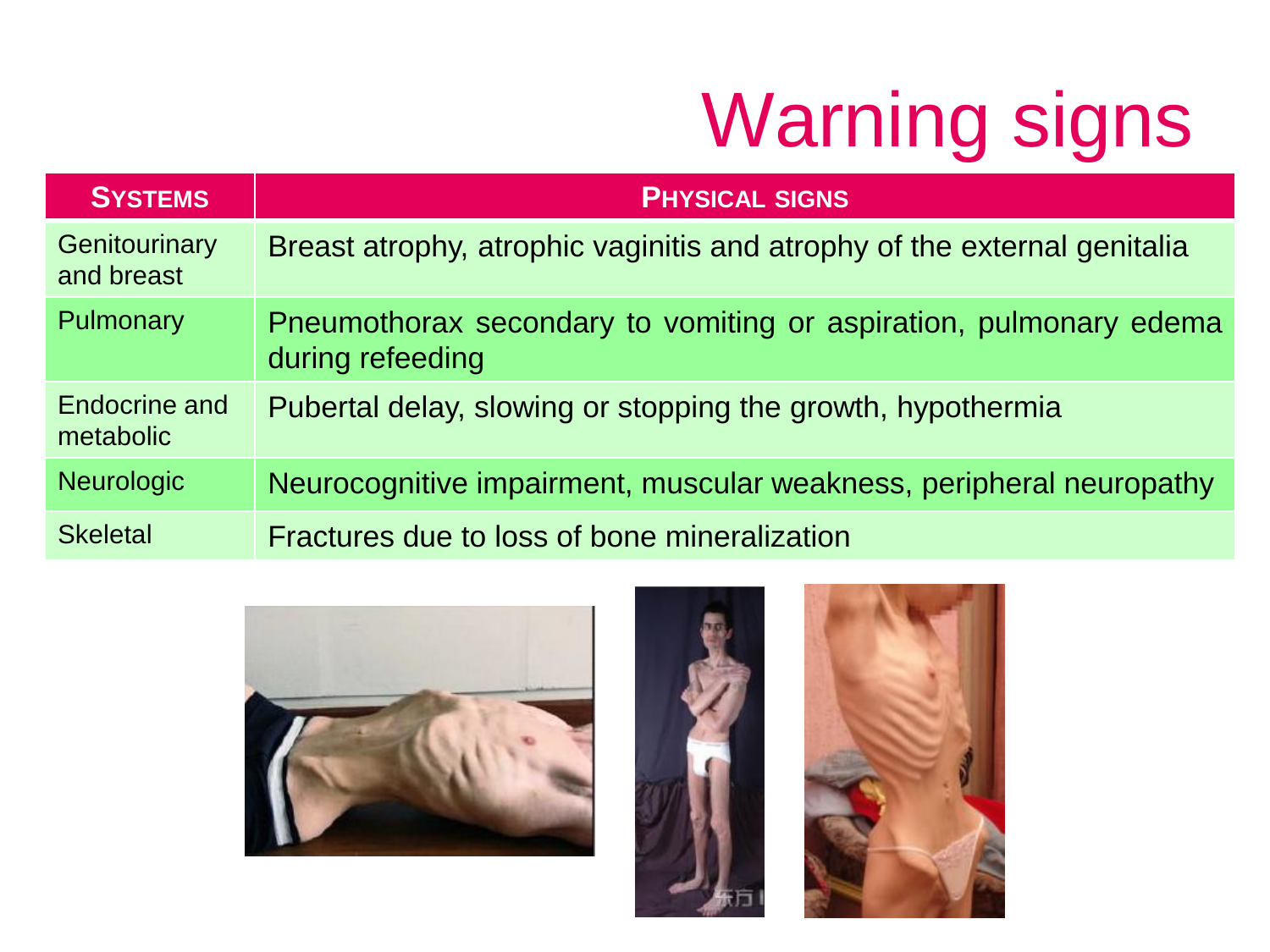- **Clinical presentation can be similar in both gender**
	- Psychopathology
	- Age of onset
	- Premorbid conditions
	- Psychiatric comorbility
	- Parents and media influence

### **… but there are differences!**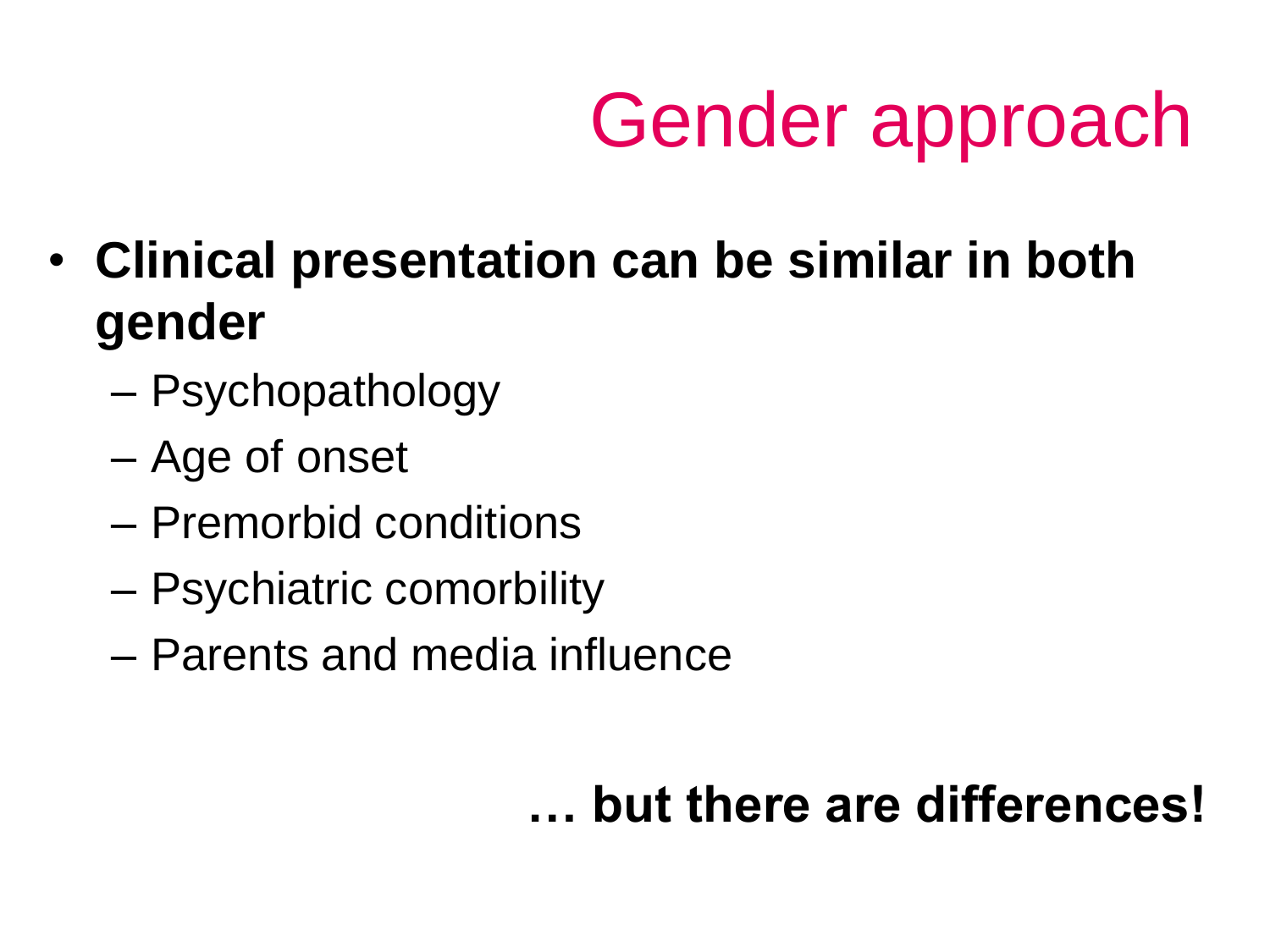### **What do you think are these differences?**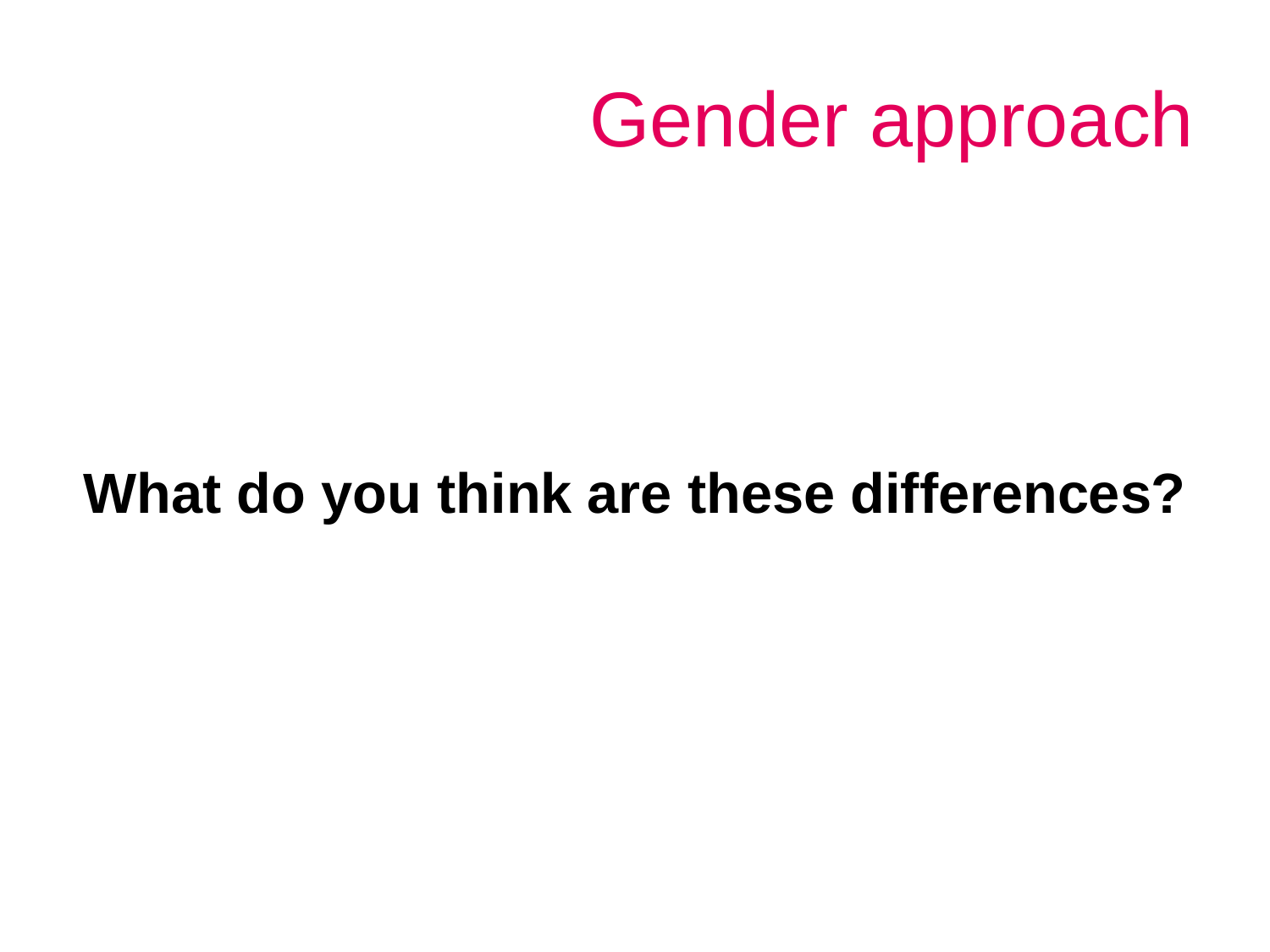- Few studies focusing on male patients
- Assessment tools are normed for female gender
	- EDI-3 (*Eating Disorder Inventory 3*)
		- ♀: higher on *Drive for thinness* and *Body Dissatisfaction*
		- $\beta$ : lower in *Perfectionism* and *Maturity Fears* subscales
	- EDE (Eating Disorder Exam
		- ♂: lower on *Empty Stomach, Social Eating, Eating in Secret, Flat stomach* and *Desire to Lose Weight* items

Darcy AM et al. The Eating Disorders Examination in Adolescent Males with Anorexia Nervosa: How Does It Compare to Adolescent Females? Int J Eat Disord. 2012 January ; 45(1): 110–114 Standford SC, Lemberg R. A Clinical Comparison of Men and Women on the Eating Disorder Inventory-3 (EDI-3) and the Eating Disorder Assessment for Men (EDAM), Eating Disorders: The Journal of Treatment & Prevention, 2012; 20(5): 379-394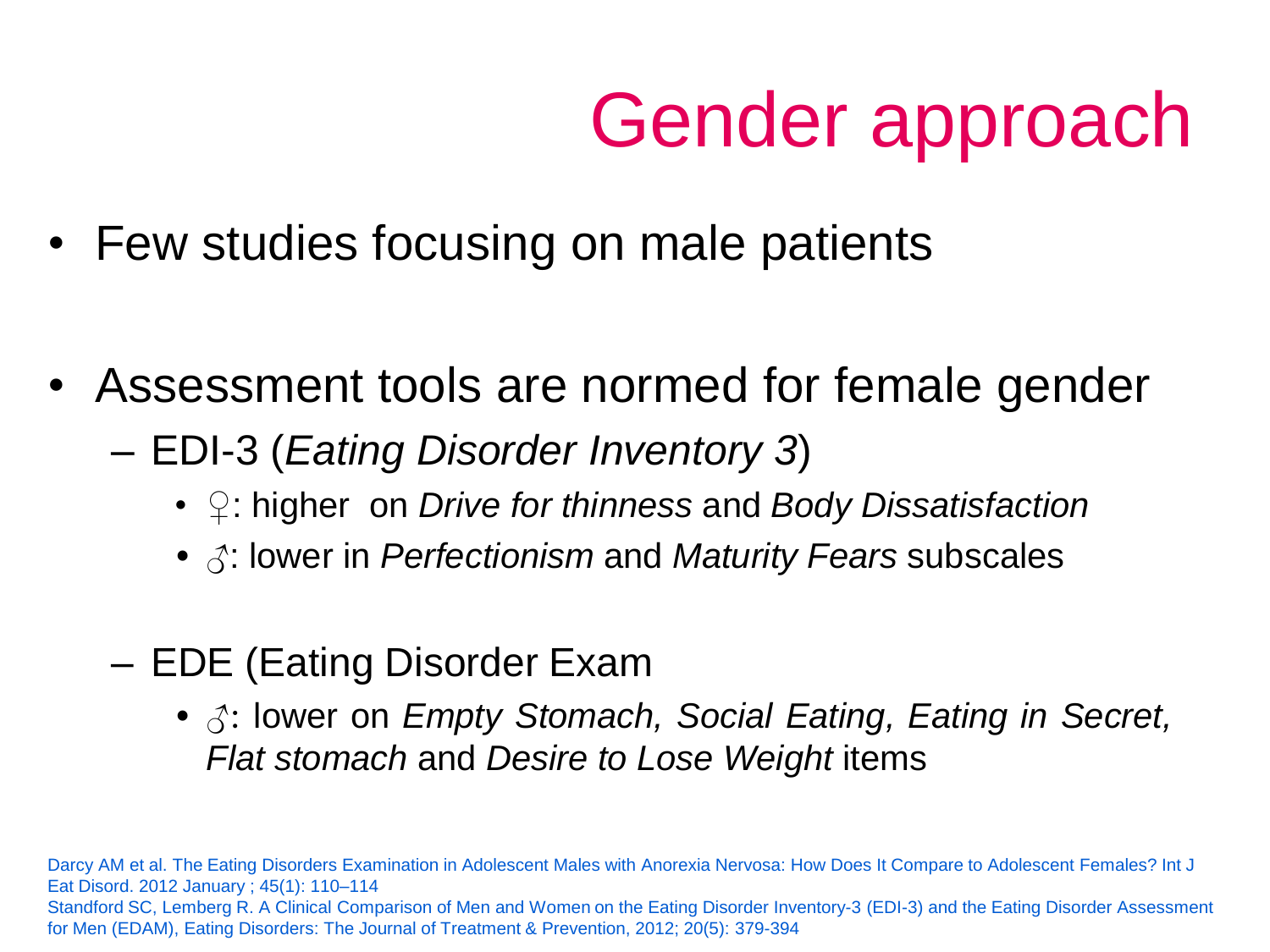- EDAM (Eating Disorder Assessment for Men)
	- New assessment tool specific for men
	- Measures:
		- ED symptoms
		- Body dissatisfaction
		- Weight concerns
		- Food and exercise specifics to males



Standford SC, Lemberg R. A Clinical Comparison of Men and Women on the Eating Disorder Inventory-3 (EDI-3) and the Eating Disorder Assessment for Men (EDAM), Eating Disorders: The Journal of Treatment & Prevention, 2012; 20(5): 379-394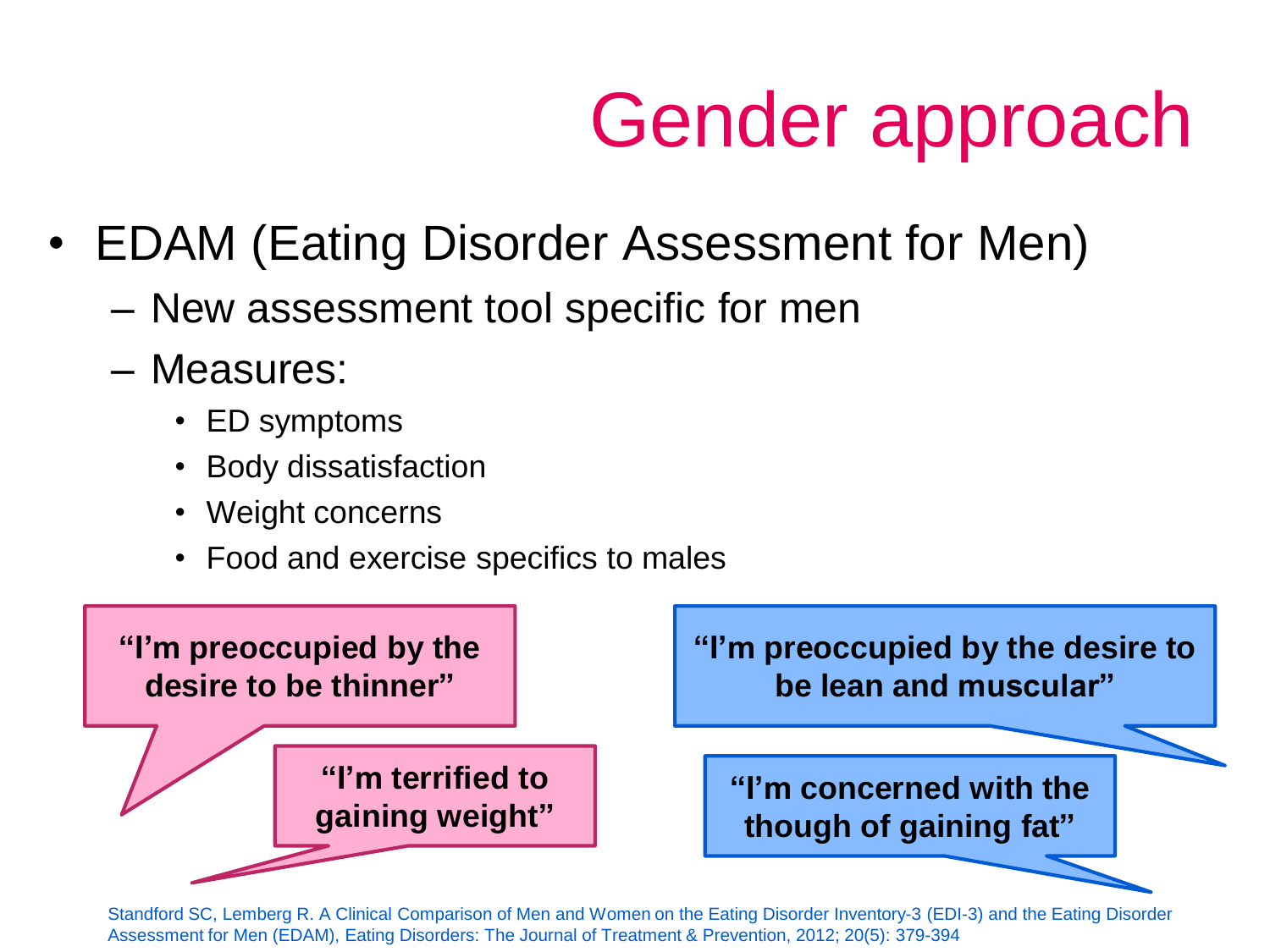### **The nature of body image disturbance is qualitatively different**

### **Girls**

- Desire to be thinner
- More concerned with precise weights and clothing sizes
- Focus mainly on the lower body



### **Boys**

- Idealized masculine shape
- Desire to be bigger
- Focus on precise body areas (upper body)

**"I think my abdominal muscles need to be more defined"**

**"I'd like bigger arms"**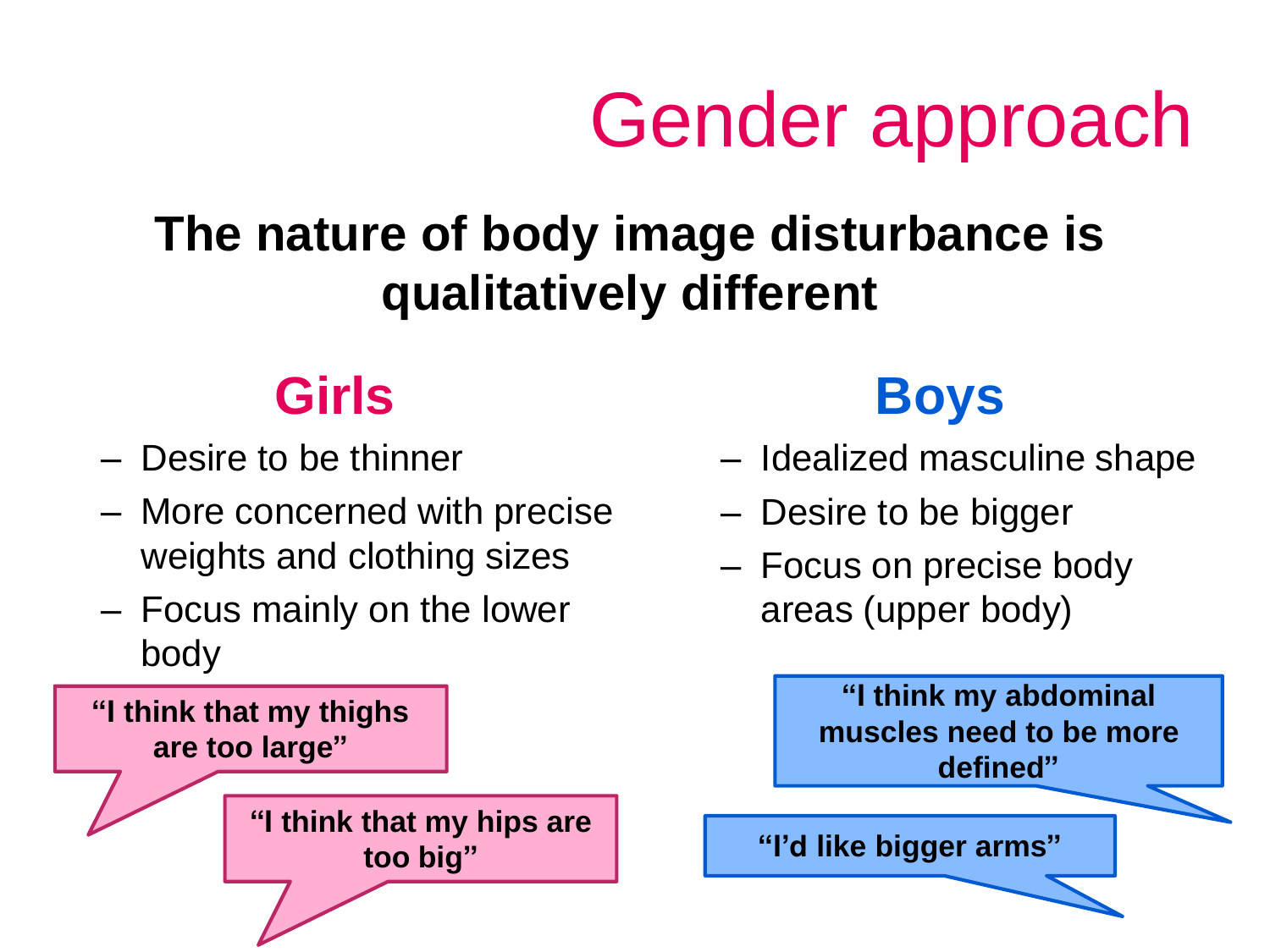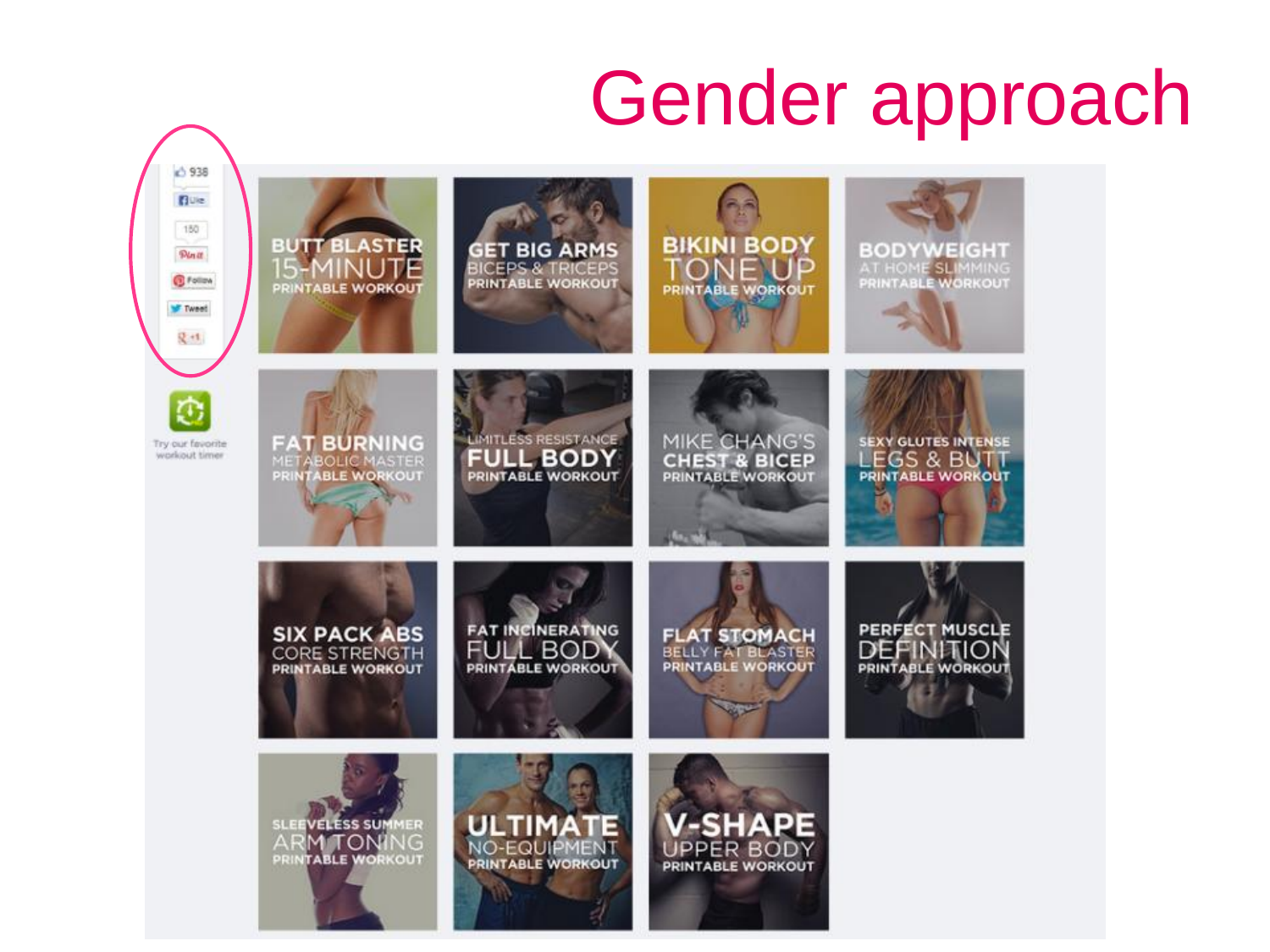### **Girls**

- Usually "felt fat" with a normal weight history
- ↑ Social pressure on eating habits and ideal weight
- More use of purging (laxatives, diuretics…) as compensatory behavior

### **Boys**

- Frequently history of obesity (↑↑ risk if since childhood)
- Sports practice ↑ risk ED (++ competition sports)
- ↑ Pressure on attaining a perfect body
- More use of exercise as a compensatory behavior

#### **Data on vomiting is contradictory**



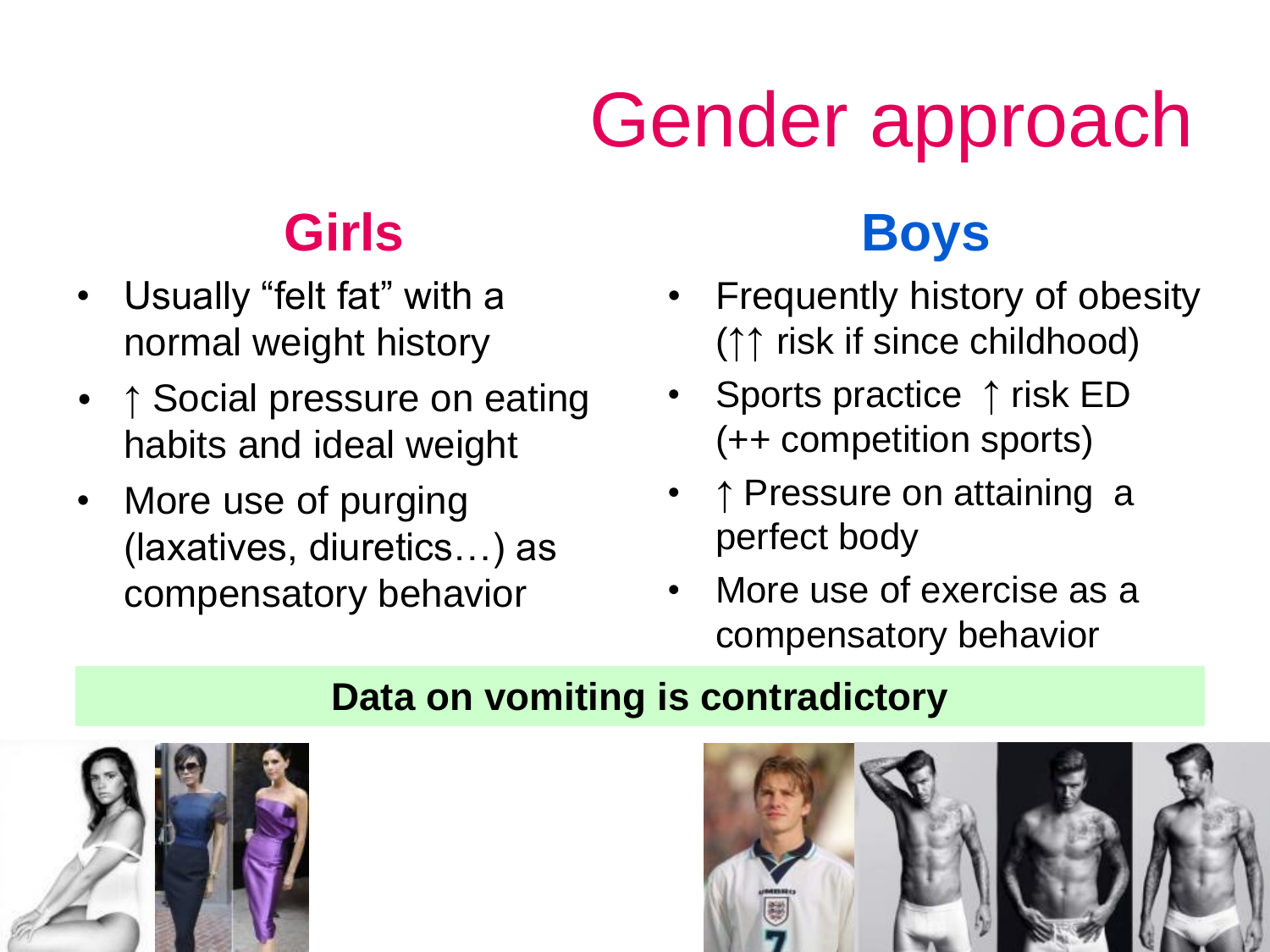### **Girls**

- Psychiatric co-morbidities, (anxiety disorders and OCD):
	- ↑ General population
	- $<$  Boys
- More somatic symptoms
- Family based therapy

Strother E et al. Eating disorders in men: underdiagnosed, undertreated, and misunderstood. Eat Disord, 2012;20(5):346-55. Norris ML et al.

An examination of medical and psychological morbidity in adolesc ent males with eating disorders, Eat Disord, 2012;20:405-15

### **Boys**

- ↑ Psychiatric co-morbidities
	- Substance abuse (steroides, alcohol, other drugs)
	- Depression and anxiety disorders
	- Suicidal ideation
- ↑ Tendency to declare as asexual or homosexual/bisexual
- More severe medical complications at presentation
	- Delay in seeking healthcare
	- Stigma
- Later age of onset
	- Biological aspects (later puberty)
- Behavioral-Cognitive therapy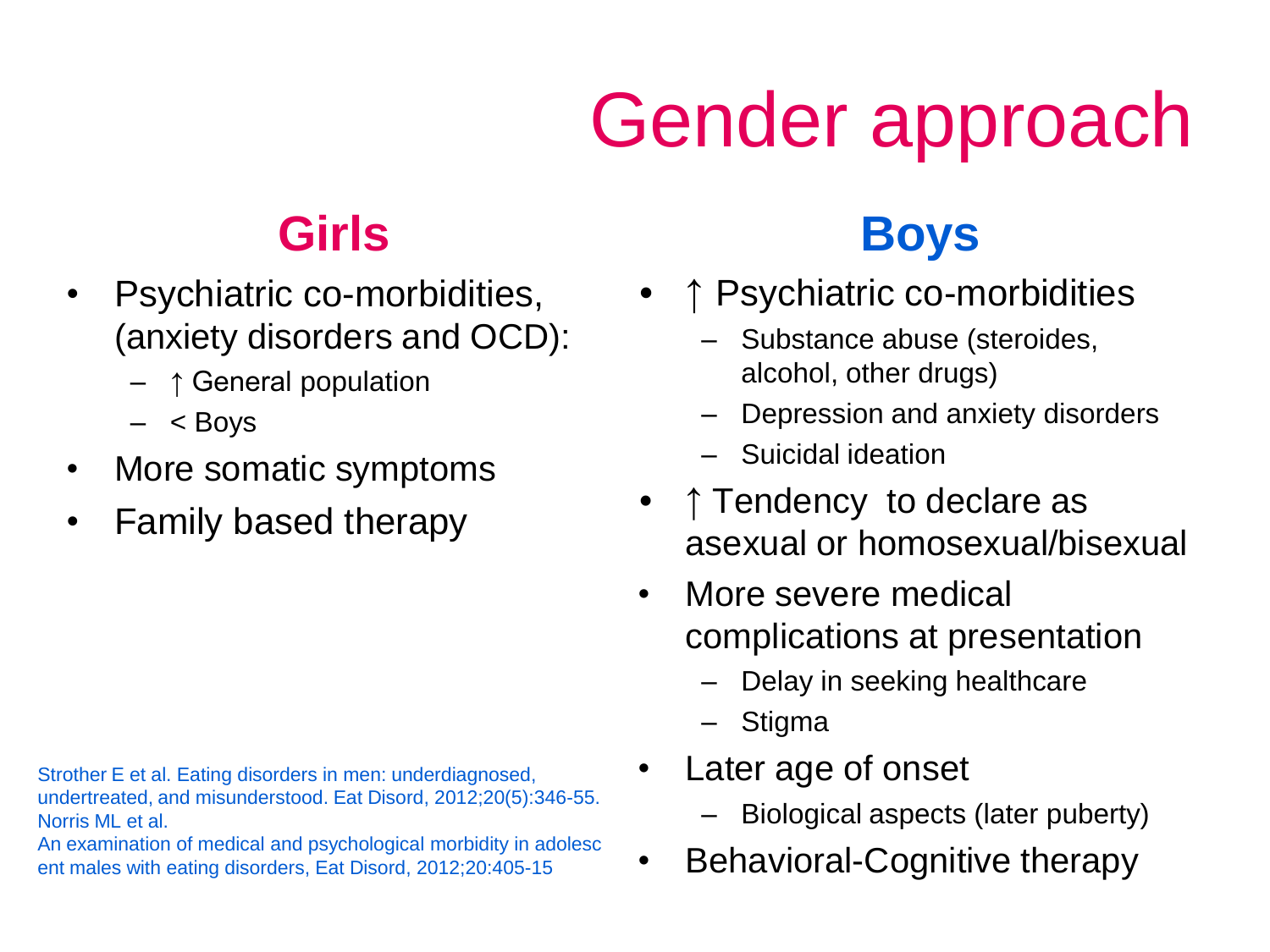## **Outcomes**

- Støving et al, 2011 (n=1015), 96%  $\varphi$ 
	- Global: 35% AN, 36% BN, 29% EDNOS
	- $\delta$ : 5% AN, 1% BN, 5% EDNOS

|                                              | <b>AN</b>                             | <b>EDNOS</b>                           | <b>BN</b>      | <b>Global</b>                              |
|----------------------------------------------|---------------------------------------|----------------------------------------|----------------|--------------------------------------------|
| Median time to<br>remission                  | $\delta$ 3 yrs<br>$\mathcal{Q}$ 7 yrs | $\delta$ 3 yrs<br>$\circledcirc$ 6 yrs | $\circ$ 13 yrs | $\frac{3}{2}$ 4 yrs<br>$\frac{2}{7}$ 8 yrs |
| <b>Remission after 5</b><br>yrs of treatment | $\sqrt[3]{59\%}$<br>$\Omega$ 39%      | $\sqrt[3]{77\%}$<br>$\Omega$ 45%       |                |                                            |

- Drop out rates: 17,7%  $\mathcal{Q}$ , 41%  $\mathcal{S}$
- Gueguen J et al, 1988-2004, (n=1009), 96%  $\varphi$ 
	- Similar mortality
	- Precocious death post-hospitalization in males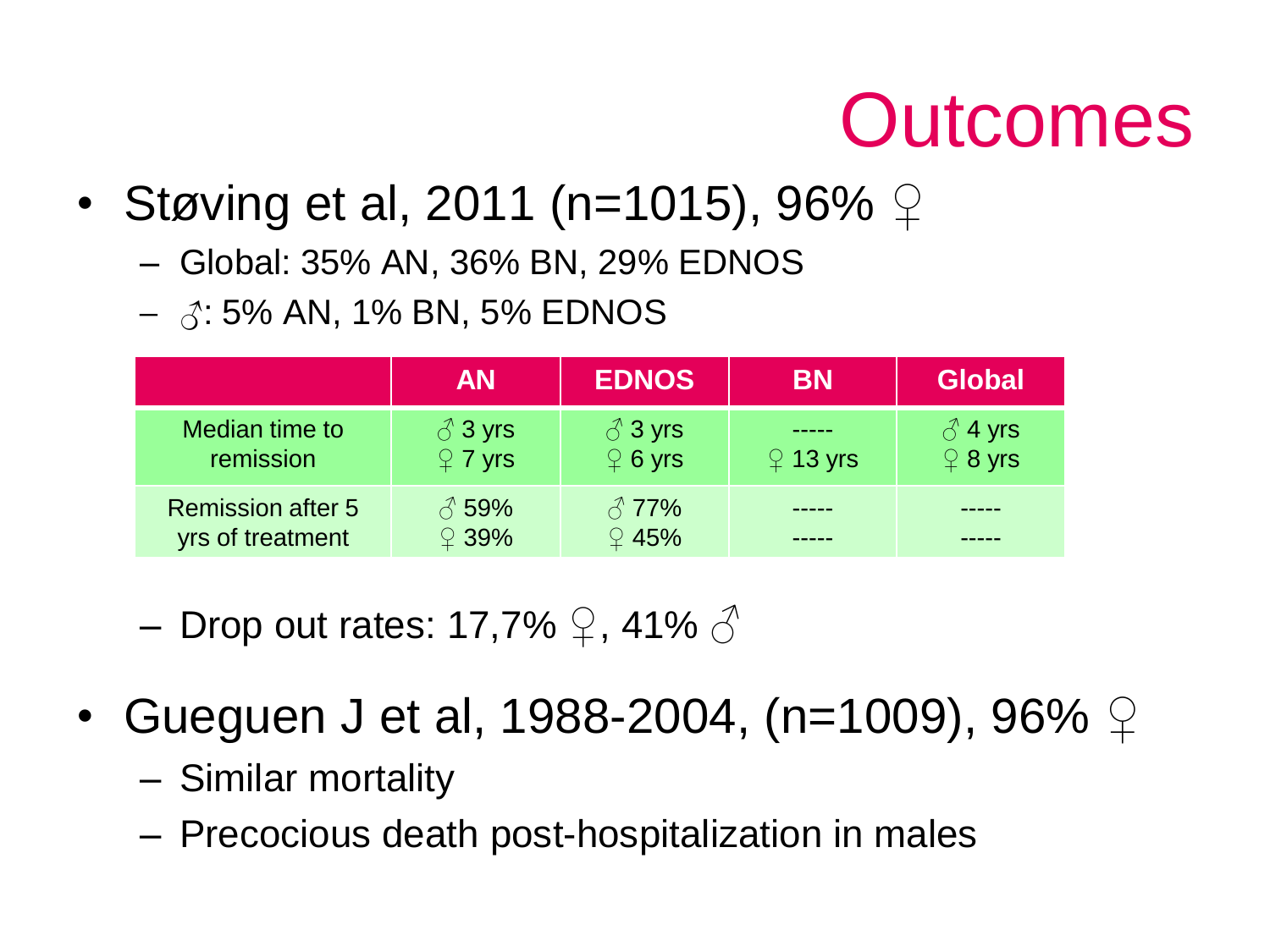- In our Outpatient Clinic
	- Lower prevalence of ED in males ( $\Diamond$ :  $\Diamond$   $\rightarrow$  1:7)
	- EDNOS responsible for 60% (both genders, DSM IV)
	- Male patients:
		- ↑ Delay in the first medical visit
		- ↑ Percentage of patients with < 85% ideal weight
		- ↑ Use of exercise as compensatory behavior
		- Incidence of somatic symptoms
		- ↑ Dropout rate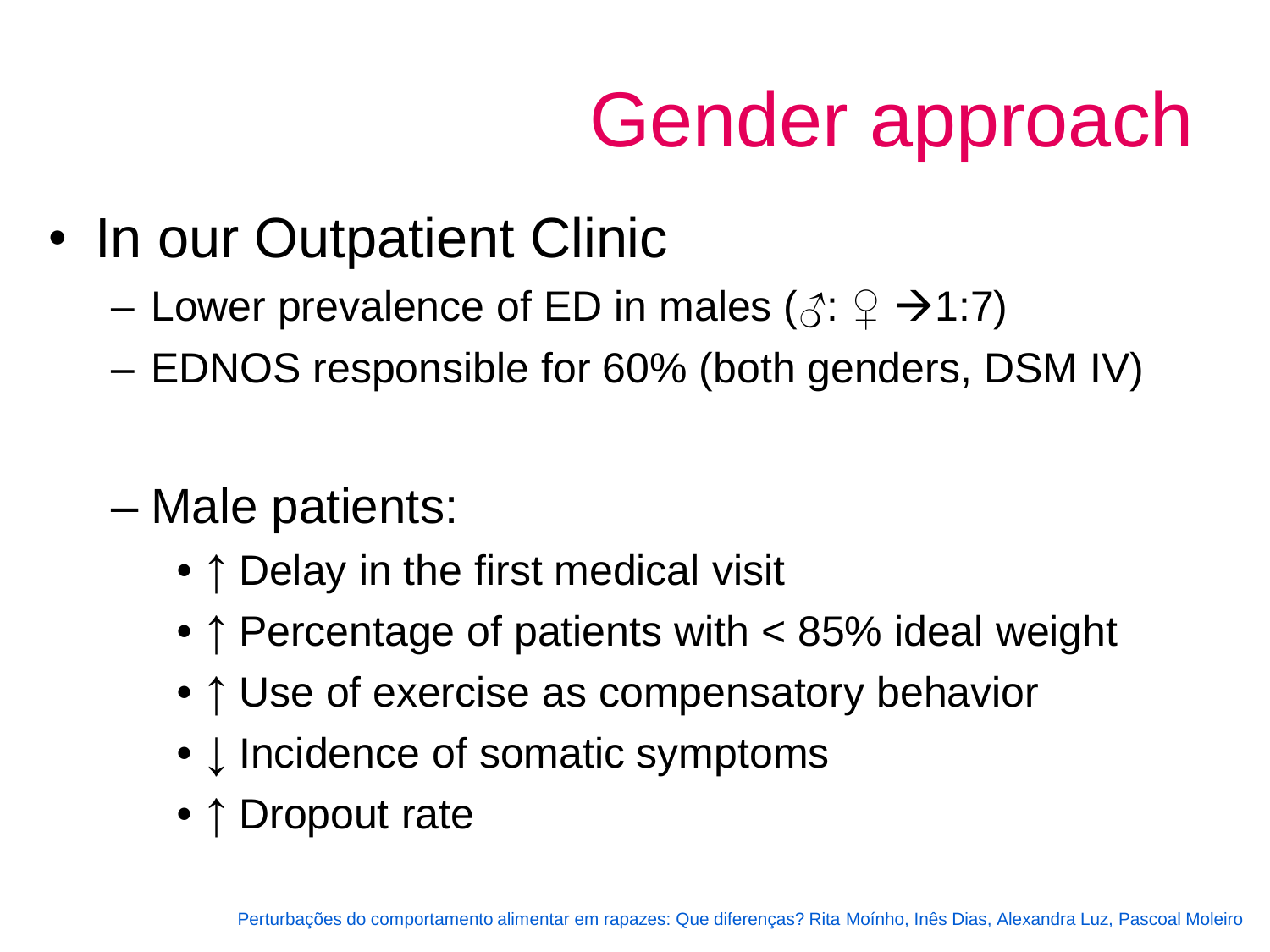## Case reports

### Case 1

- $\varphi$ , 12 yrs old
- Referenced by her Gastroenterologist to the Clinic for abdominal pain and weight loss (7kgs).
- She has been having epigastralgias for 6 months now, has done a UGI endoscopy and has been treated with Omeprazole and has done erradication of H.pylori.

#### **What do you want to know?**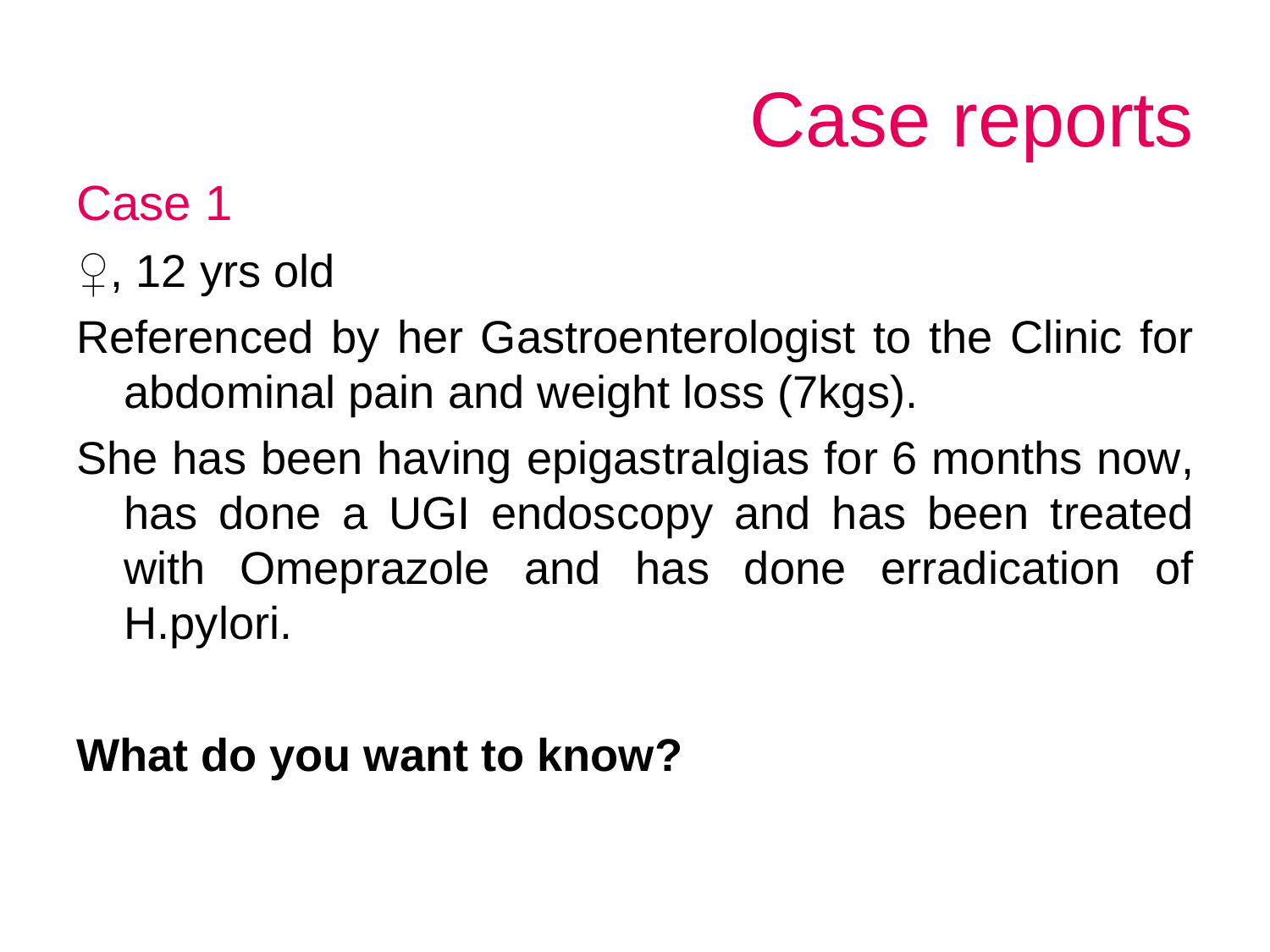#### Case 1

She denied "feeling fat", but disliked her tighs.

She said she couldn't eat because of her "stomachache", but she wanted to… Sometimes she only felt better after vomiting. Denied other symptoms (GI, fever, …)

She denied being teased at school. She was an excellent student…Wanted to be a doctor!

She was a gymnast.

She was described by the mother as perfectionist. She was the youngest of 3 siblings.

Absent father (worked abroad), for 1 year .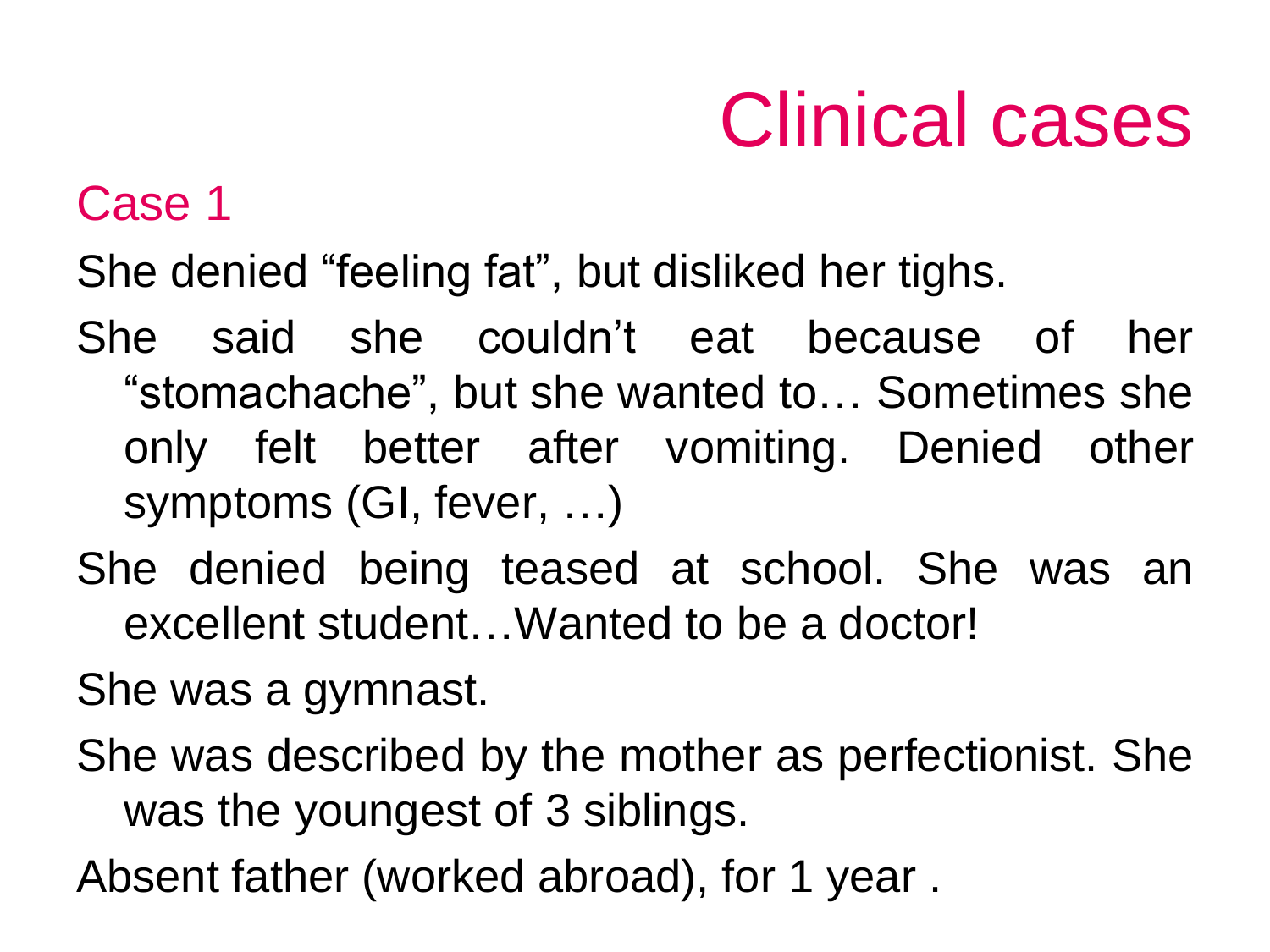#### Case 1

Clinical examination:

- Thin girl. Sad. Acrocyanosis.
- HR 55 bpm; BP 90/48mmHg
- Previous BMI P50th
- Body weight 37 kg, height 1,53m, BMI 15,8 kg/m<sup>2</sup> (P<sup>5th</sup>) Tanner B2P2
- Screening laboratory tests, EKG and abdominal ultrasonography were unremarkable

**Is this an ED? What are the risk factors?**

**Organic condition as a confounding factor!**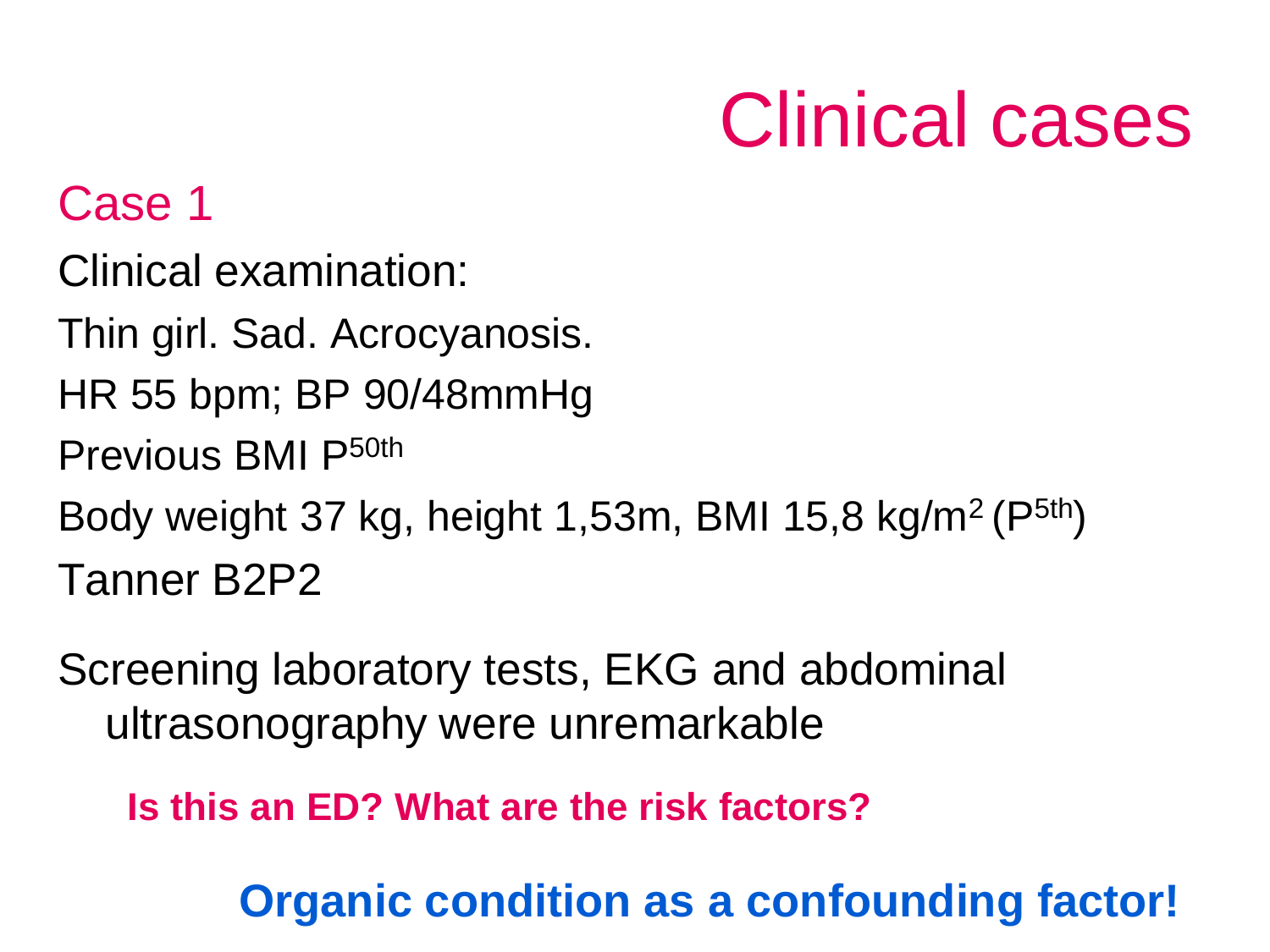#### Case 2

 $\beta$ , 16 yrs old

Brought his mother to ER for food refusal for 2 days.

Had been dieting for 8 months and lost 15kgs. He says he wants to be "leaner" (very restrictive diet, intensive exercise, no vomiting or purging).

He was overweight prior to this problem (BMI P90<sup>th</sup>) P50<sup>th</sup>).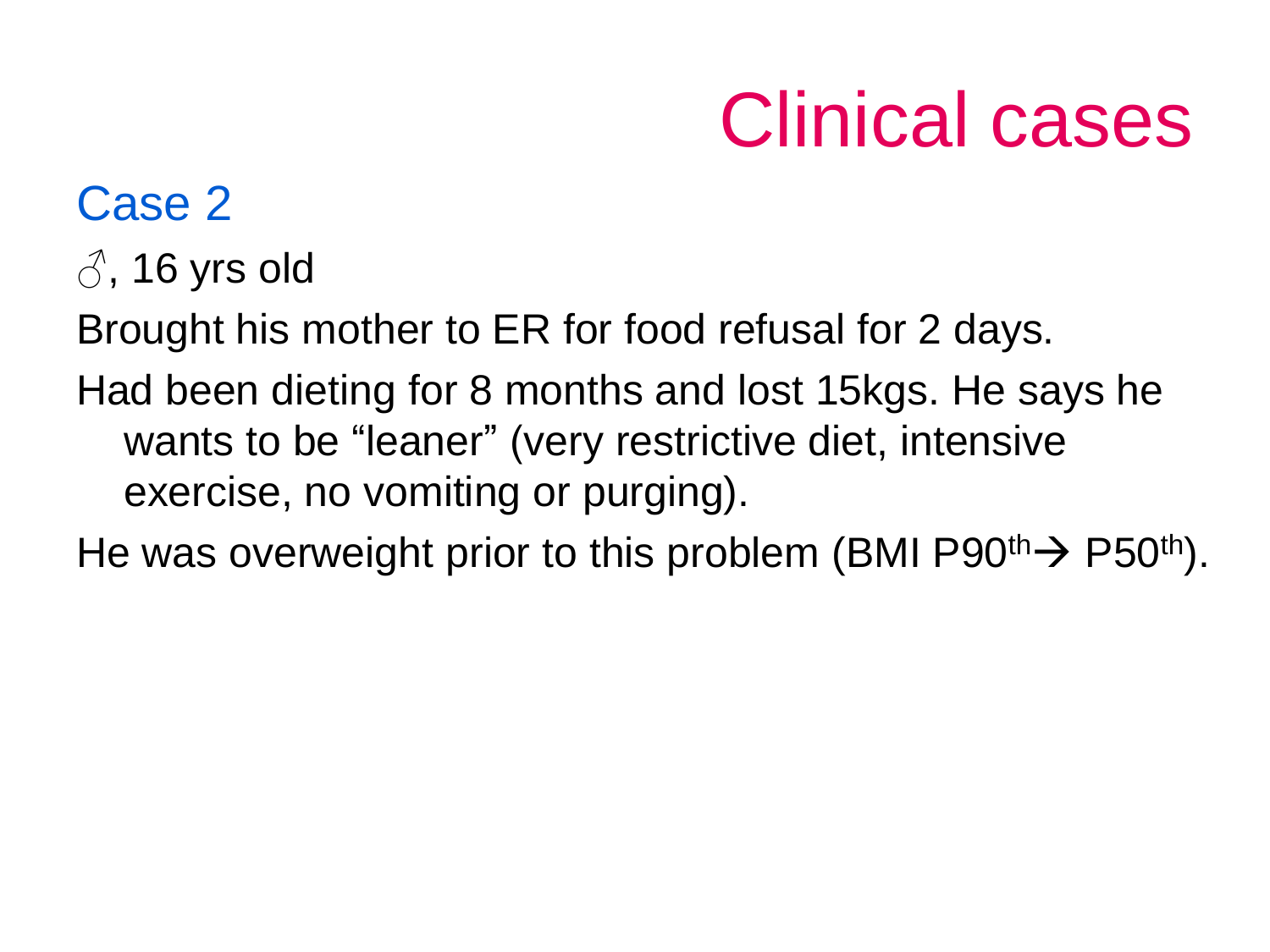#### Case 2

Consumes marijuana for about a year, always with friends, daily frequency.

- At school he performs above average, but lately he has been having some trouble with concentration…
- Sleeping problems. No suicidal ideation.
- No current relationships.
- Her mother describes him as a good boy, but very shy. He always had trouble in making new friends, but now he was always out with friends.
- Parents divorced for several years. Mother visibly depressed. Absent father.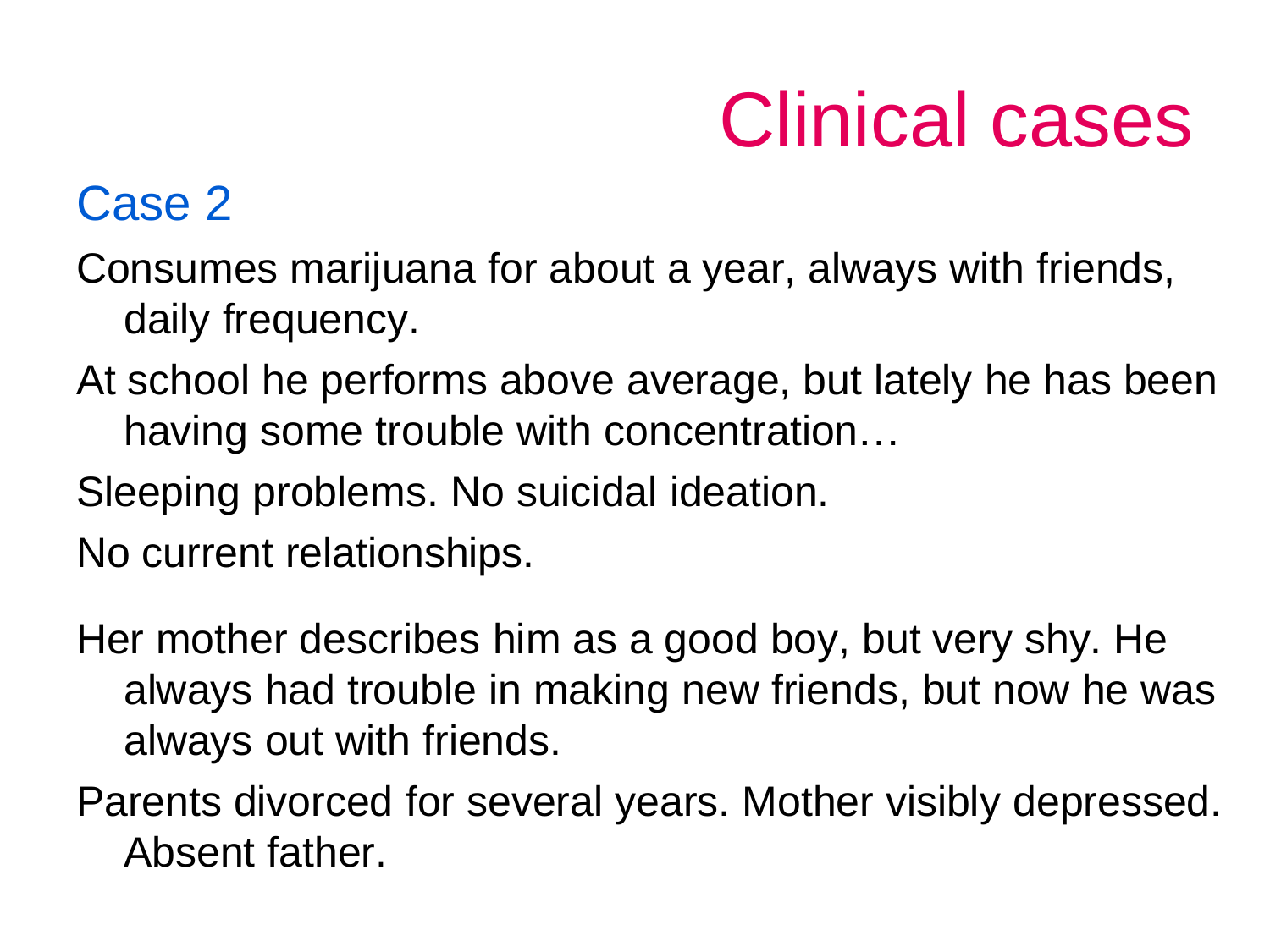#### Case 2

Clinical examination:

Normal weight boy. Mood swings.

Striae in the abdomen and arms.

HR 66 bpm; BP 108/52mmHg

Previous BMI P90th

Body weight 65 kg, height 1,80m, BMI 20,5 kg/m<sup>2</sup> (P50th) Tanner G5P5

#### **What are the differences from the previous case? Can you identify specific gender factors?**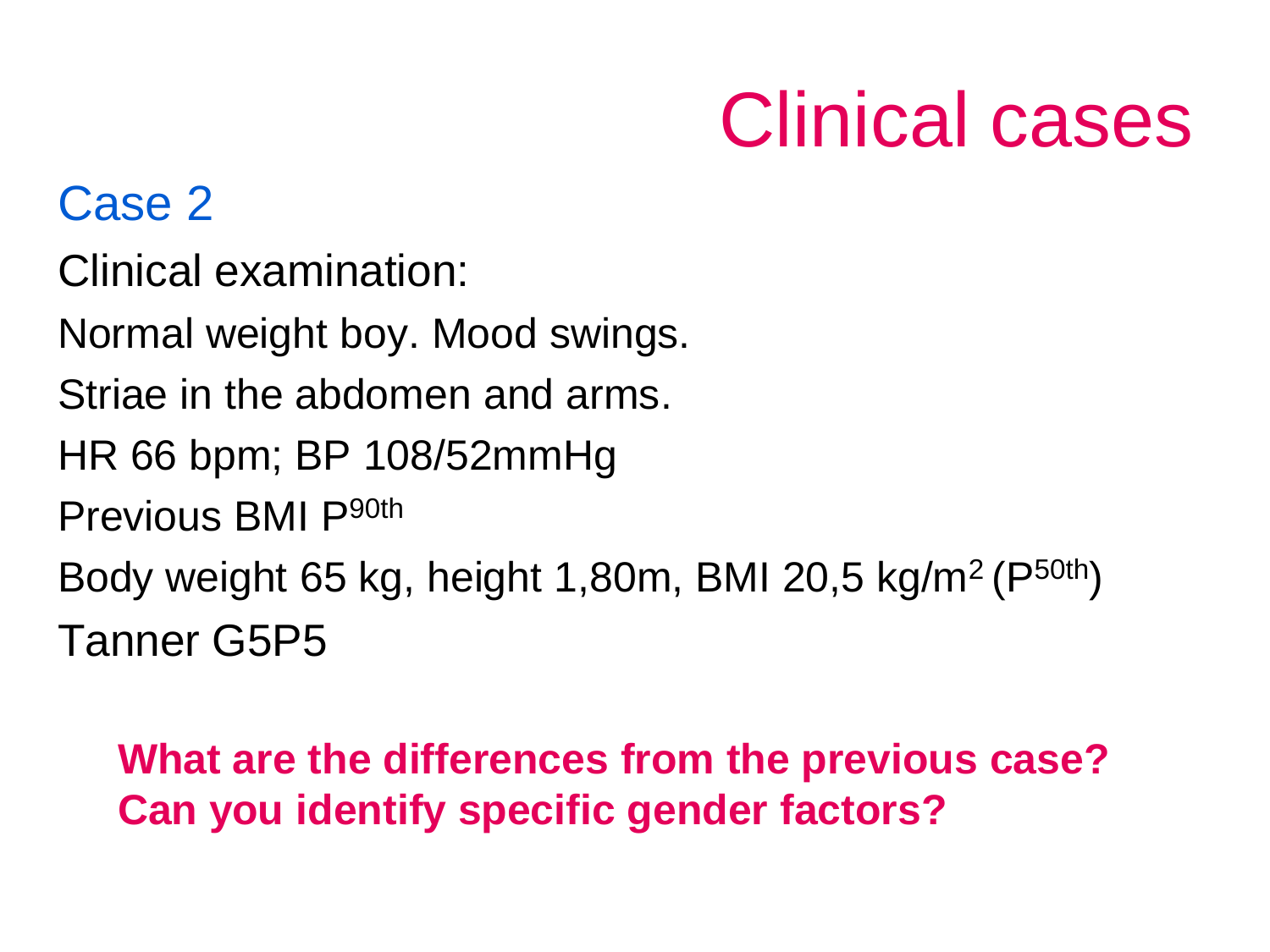# Role play

- 15 yrs old adolescent
- Brought to the ER for lipotimia
- "Recent" history of acute weight loss

How would you approach this adolescent if he was a boy?

…and if she was a girl?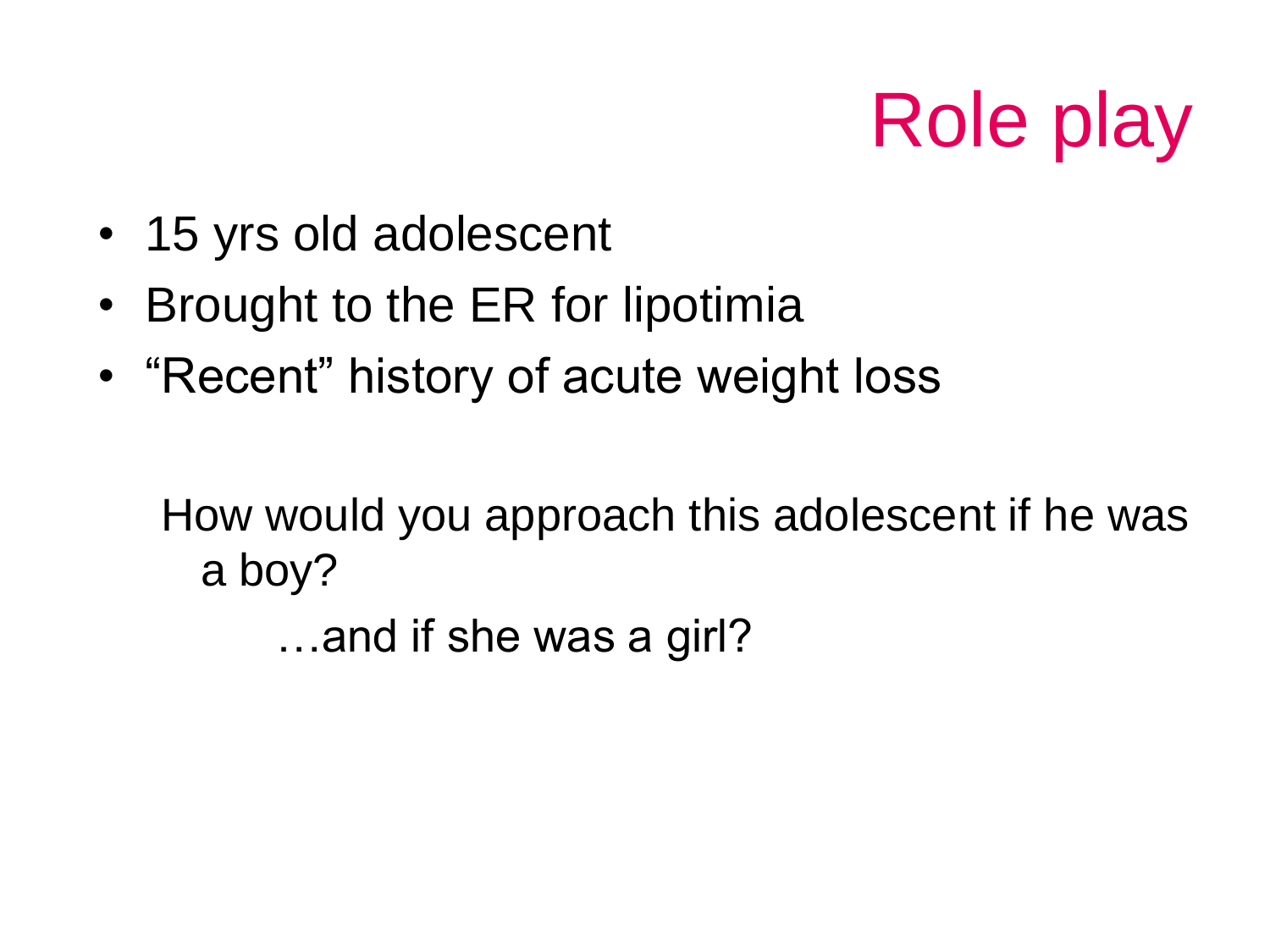## Messages to take home

### **1. Don't stigmatize ED as a female disease**

Males are also affected!

#### **2. Increase the level of suspicion**

- Onset in childhood and adolescence (sometimes subclinical forms)
- Continuity between different life stages till adulthood

### **3. Be flexible when using diagnostic criteria**

- Emphasize acute weight loss even with normal BMI
- Be aware of eating and compensatory behaviors
- Physiological consequences (fail to grow and enter puberty)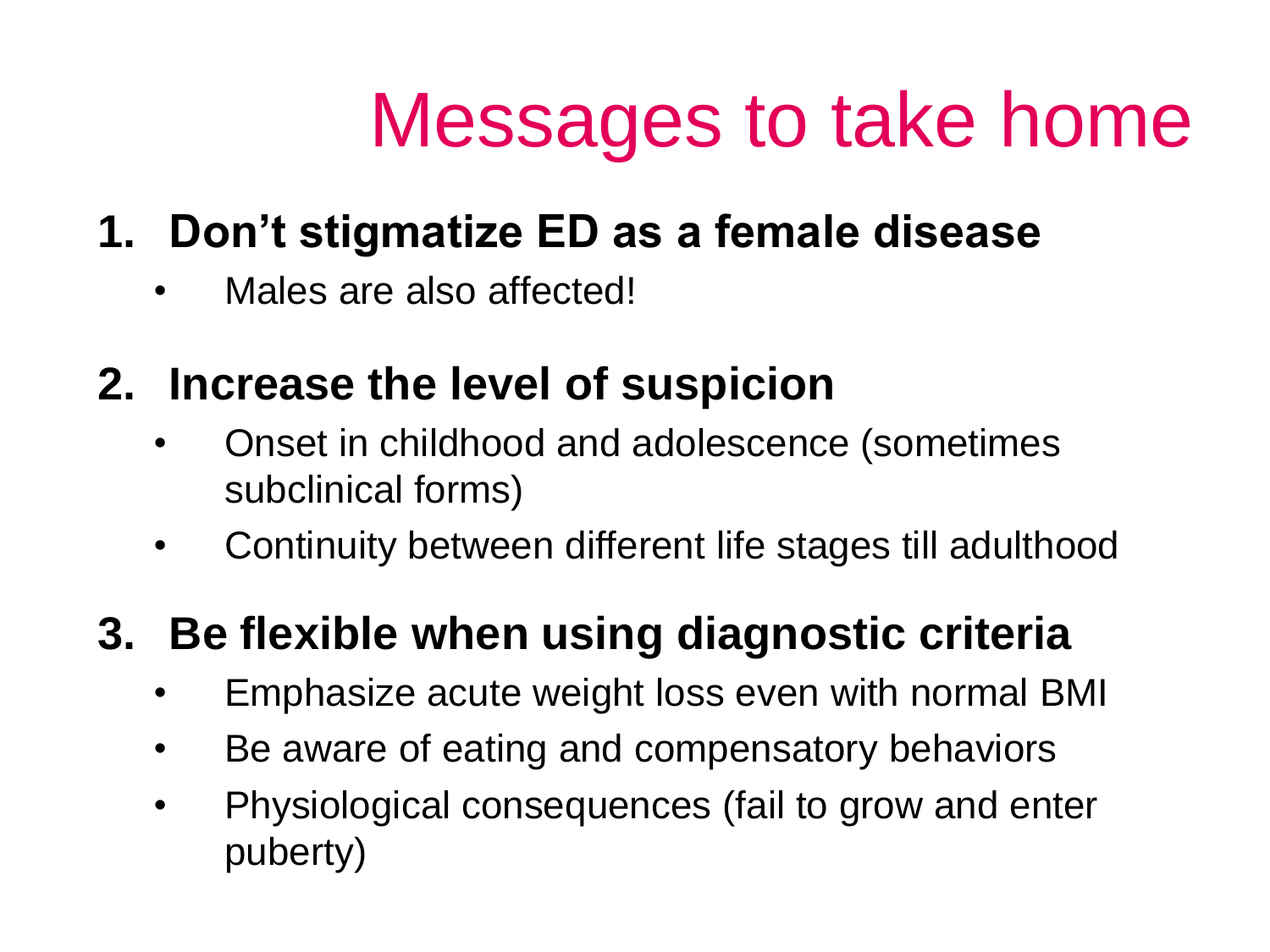## Messages to take home

- **4. The nature of body image disturbance is qualitatively different by gender**
- **5. Be aware of common and specific gender alarm signs**
- **6. Look for specific co-morbidities, their severity and time-onset**
- **7. Keep in mind the different outcomes**
- **8. Take gender in account when choosing treatment**